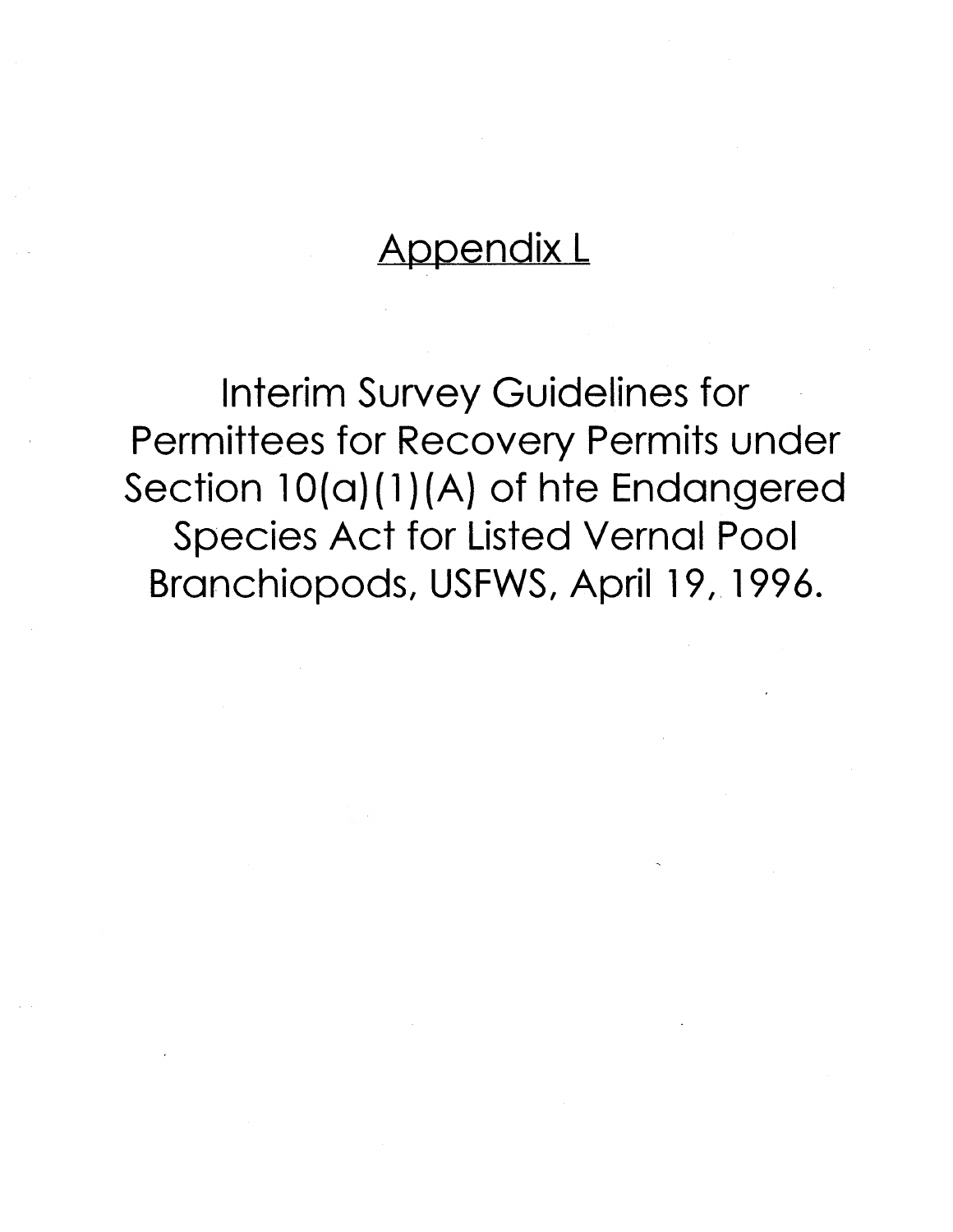

## United States Department of the Interior

FISH AND WILDLIFE SERVICE

April 19, 1996

**Interim Survey Guidelines to Permittees for Recovery Permits under Section 10(a)(1)(A)** of the Endangered Species Act for the **Listed Vernal Pool Branchiopods** C:\MyFiles\Natomas\VP Survey Guidelines.wpd

## **Interim Survey Guidelines to Permittees for Recovery Permits under Section 10(a)(1)(A) of the Endangered Species Act for the Listed Vernal Pool Branchiopods**

The endangered Conservancy fairy shrimp (*Branchinecta conservatio),* longhorn fairy shrimp (*Branchinecta longiantenna),* vernal pool tadpole shrimp *(Lepidurus packardi*), and the threatened vernal pool fairy shrimp (*Branchinecta lynchi*) were listed on September 19, 1994, under the Endangered Species Act of 1973, as amended (Act) (59 Federal Register 48136). These species are endemic to vernal pools in the Central Valley, coast ranges, and a limited number of sites in the Transverse Range and Riverside County, California. The endangered Riverside fairy shrimp *(Streptocephalus woottoni*) was listed under the Act on August 3, 1993 (58 Federal Register 41391). This species inhabits Riverside, Orange and San Diego Counties, California, and northern Baja California, Mexico. These five species, hereafter referred to as vernal pool branchiopods, are fully protected under the Act. The San Diego fairy shrimp *(Branchinecta sandiegonensis*) is a proposed endangered species. Surveys for all these species should follow the methodologies described in these Interim Survey Guidelines (Guidelines). It is expected that the Guidelines will be revised in the future as additional information becomes available.

These Guidelines are issued as guidance to section  $10(a)(1)(A)$  permittees. Because taking (killing, injuring, harming or harassing) endangered species is strictly prohibited under the Act, a section  $10(a)(1)(A)$  recovery permit must be obtained prior to initiating any surveys or studies that might result in the take of endangered or threatened branchiopods. Failure to obtain this permit may result in violation(s) of section 9 of the Endangered Species Act. Additionally, violation(s) of a section  $10(a)(1)(A)$  permit may result in its non-renewal, suspension or revocation.

For the purposes of these Guidelines, vernal pools and swales are defined as follows:

Vernal pools and swales are ephemeral wetlands that form in areas of California with Mediterranean climates that have shallow depressions underlain by a substrate of

Page  $-1$ -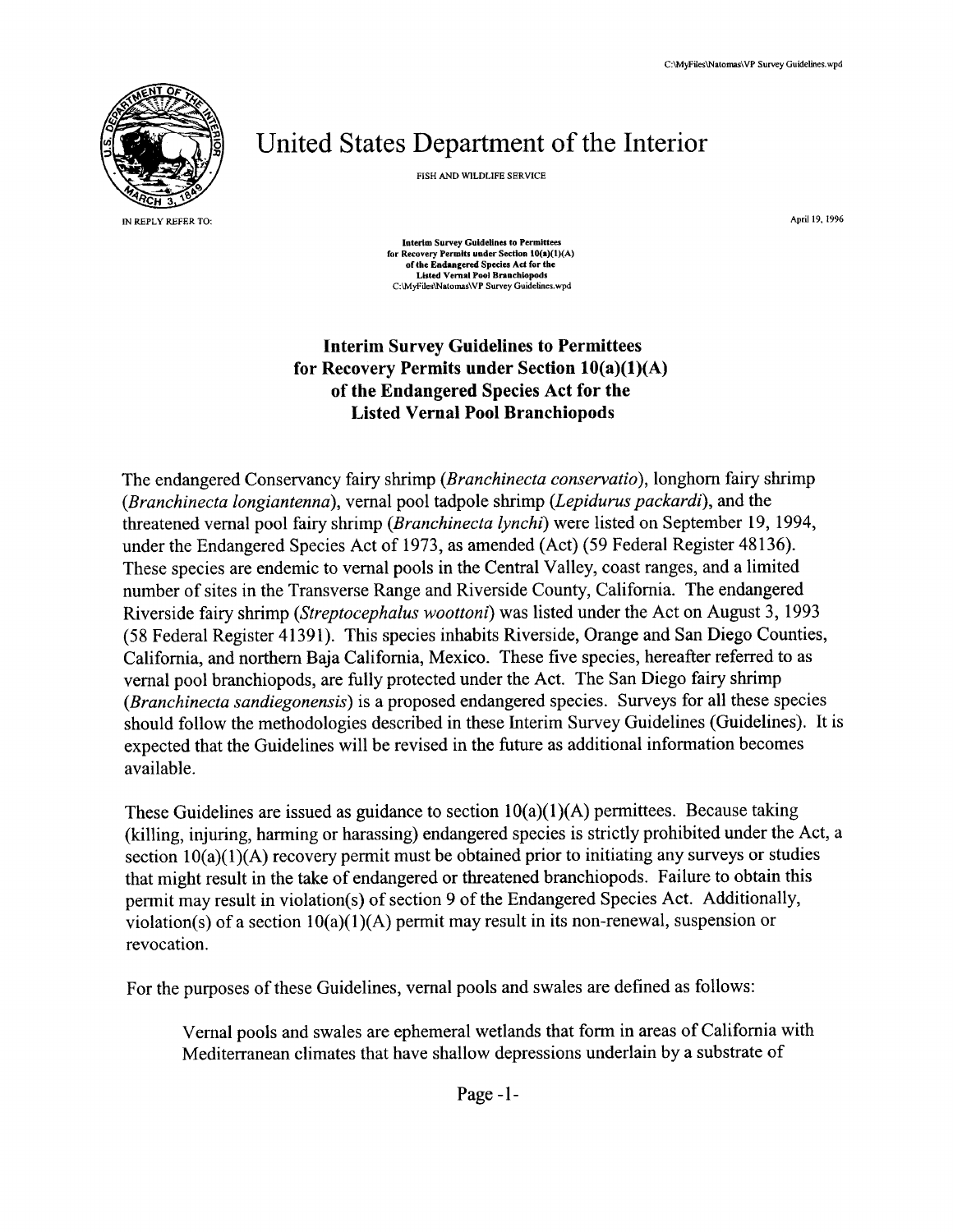hardpan, clay, or basalt near the surface that restricts the percolation of water. They may be characterized by a barrier to overland flow that causes water to collect and pond. Vernal pools/swales may occur singly, but more typically occur in vernal pool/swale complexes, due to the local hydrology, geology, and topography. Initially, the dry soil in vernal pools/swales becomes wet and starts to saturate during the fall and early winter rains. The second stage in a typical vernal pool cycle is characterized by peak rainfall and inundation of the vernal pools/swales. Vernal pools may remain inundated until spring or early summer, sometimes filling and emptying numerous times during the wet season. The vernal pools gradually dry down during the spring, quite often forming the unique "bathtub ring" of flowers from endemic vernal pool plants blooming profusely at the pool margins. This drying down stage is typified by the production of seeds in the endemic plants and the dispersal of animals from the vernal pools. These pools eventually dry down totally, with the onset of drought conditions. During this final stage, early season and shallow-rooted plants turn brown, and the soil dries and may crack. With average rainfall patterns, vernal pools are typically characterized by a predominantly annual plant community dominated by wetland species.

Note: At this time, vernal pool-associated activities not directed toward the listed species, such as botanical surveys and wetland delineations, are not considered to require a permit. However, persons conducting such activities should minimize any potential impact on the vernal pool branchiopods or plants by reducing the amount of walking through vernal pools to the lowest extent practical. Persons conducting projects that require permits (e.g., branchiopod or amphibian surveys) should also minimize walking through the pools.

## I. Survey Approval

Unless otherwise authorized by the U.S. Fish and Wildlife Service (Service) in writing, these Guidelines shall be utilized for all surveys conducted for the listed vernal pool branchiopods. Any deviations from the methods prescribed by these Guidelines must be approved by the Service before surveys are conducted. The permittee shall provide the appropriate Service Field Office (see XI, Service Contact section) with all of the following information in writing for each project site at least 10 working days prior to the anticipated start date of survey work:

a. The precise location of the project site clearly delineated on either an original or high quality copy of a U.S. Geological Survey topographic map (exact scale, 7.5 minute, 1"=2000 ft.). The map should contain the project name, type of project by category [the categories are: development, mitigation banking, or other (specify)], the estimated area (acreage) of the project site and an estimated number or area (acreage) of pool/swales on the site, quad name, and county name;

b. Names of all vernal pool biologists and associated personnel with reference to their section  $10(a)(1)(A)$  permit number; and

c. A written request to commence wet season or dry season sampling for each project to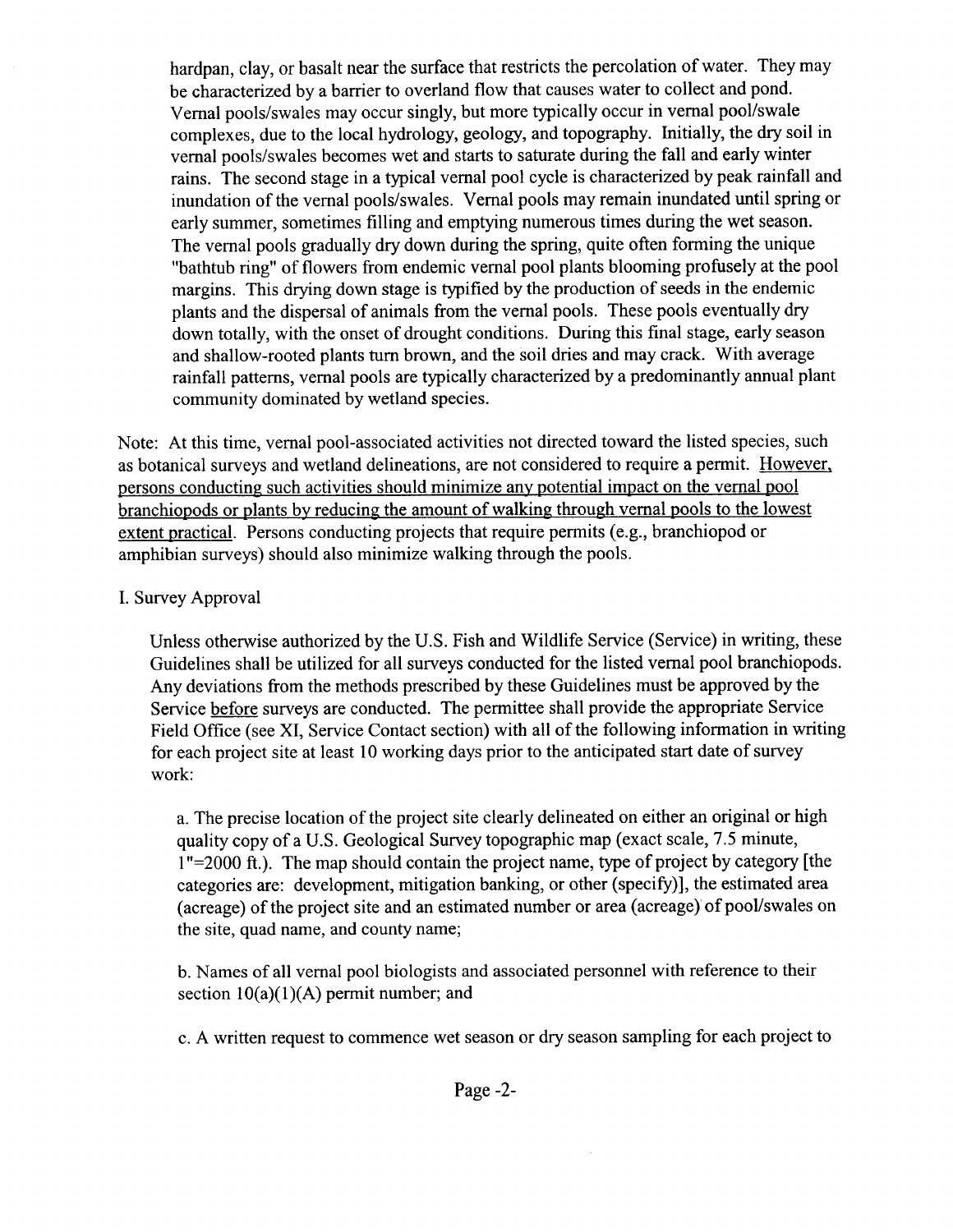be surveyed for the listed vernal pool branchiopods.

II. Sampling Survey Completion

a. Once initiated, surveys conducted pursuant to these Guidelines may be suspended prior to completion if:

- 1. the presence of one or more of the five listed branchiopods on the subject site is determined through identification at any point within the wet season survey cycle; or
- **2.** it is agreed that one or more of the listed vernal pool branchiopods are present on the subject site.

b. Permission to dry season survey for the listed vernal pool branchiopods requires the completion of both the full wet season survey and the dry season survey, including the complete analysis of all dry soil samples (see V).

- c. A complete survey consists of sampling for either:
	- **1.** two full wet season surveys done within a 5-year period; or
	- **<sup>2</sup> .** two consecutive seasons of one full wet season survey and one dry season survey (or one dry season survey and one full wet season survey).

d. Each vernal pool/swale in a vernal pool/swale complex shall be surveyed as per these Guidelines. However, in the case of a large vernal pool/swale complex, the Service may authorize a representative portion or portions of the vernal pool/swale complex to be surveyed as per these Guidelines.

## III. Notification of Presence

Should the permittee determine that any of the five listed vernal pool branchiopods are present at a site, the appropriate Service Field Office (see XI, Service Contact section) shall be notified within 10 working days by letter or telephone.

## IV. Wet Season Surveys

Wet season survey sampling shall not be conducted at any project site unless the permittee receives prior permission from the Service (see I (c)).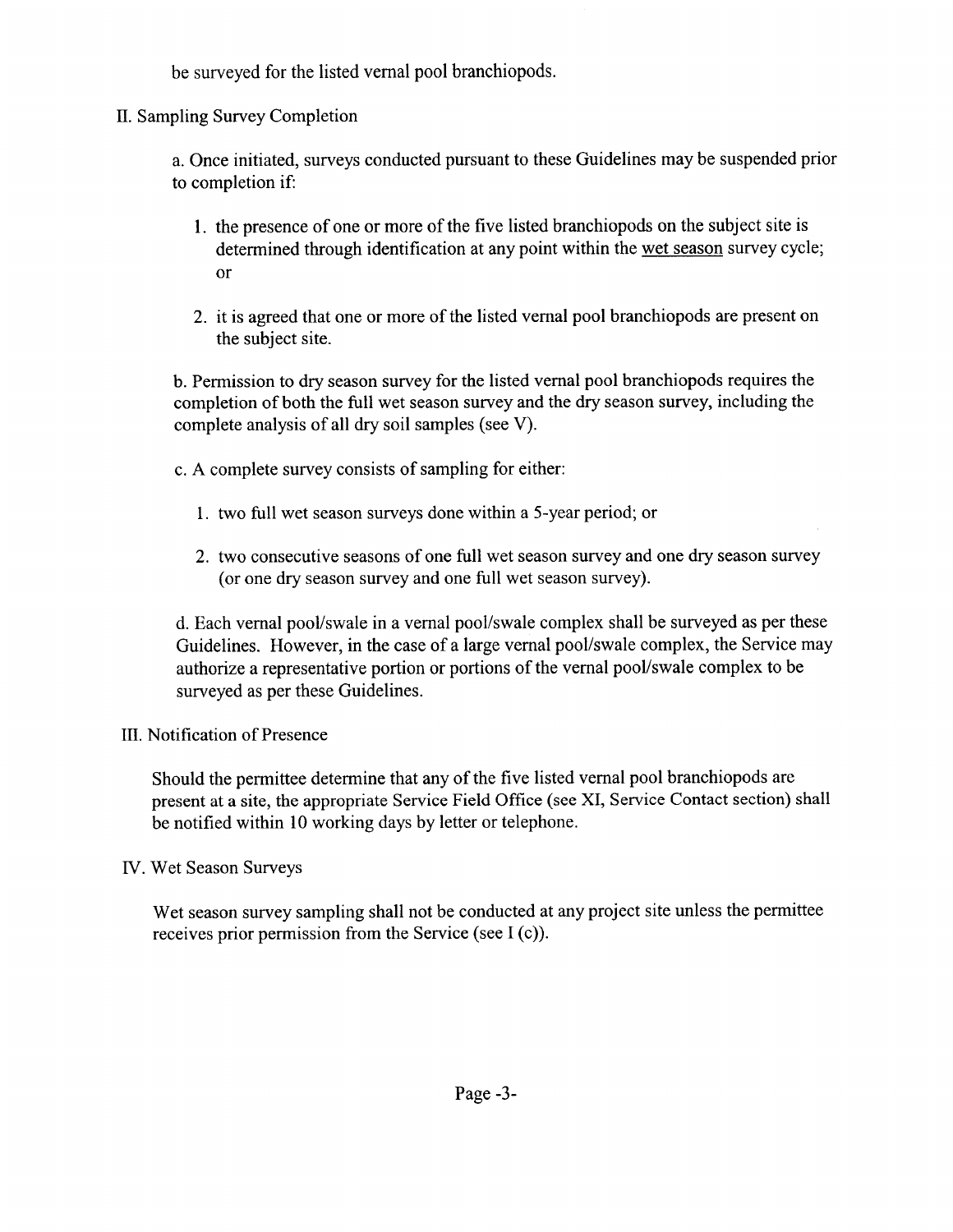- a. Survey Initiation, Frequency, and Termination
	- 1. Surveyors should visit sites after initial storm events to determine when pools/swales have been inundated. A pool/swale is considered to be inundated when it holds greater than 3 cm of standing water 24 hours after a rain event.
	- **2.** Pools/swales shall be adequately sampled once every two weeks, beginning no later than two weeks after their initial inundation and continuing until they are no longer inundated, or until they have experienced 120 days of continuous inundation.
	- 3. In cases where the pools/swales dry and then refill in the same wet season, sampling shall be reinitiated within eight days of refilling every time they meet the 3 cm of standing water criteria and shall continue until they have experienced 120 days of continuous inundation, or until they are no longer inundated.
	- 4. If a vernal pool/swale has already experienced 120 days of continuous inundation, but then dries down and subsequently refills in the same wet season, surveys must be re-initiated in accordance with  $IV(a)(3)$  above, each time the vernal pool/swale refills and meets the 3 cm of standing water criteria.
	- 5. Once initiated, surveys conducted pursuant to these Guidelines may be suspended prior to completion if the presence of one or more of the five listed branchiopods on the subject site is determined through identification at any point within the wet season survey cycle
- b. Survey Sampling

At each wet season visit, representative portions of the pool/swale bottom, edges, and vertical water column shall be adequately sampled using a seine, dip net or aquarium net appropriate for the size of the pool or swale. Net mesh size shall not be larger than (1/8) inch. Seines shall be examined and emptied of material at least once every five linear meters.

- c. Voucher Specimens
	- 1. Voucher specimens shall be collected only once for each individual vernal pool/swale and shall be accessioned to either the California Academy of Sciences (CAS) or the Natural History Museum of Los Angeles County (LACM) (see VIII).
	- **2.** Voucher specimens of all listed vernal pool branchiopods captured shall be collected and all other specimens shall be returned in good condition to the vernal pool/swale where they were found as quickly as possible.
	- **3.** No more than 20 specimens of each species of listed vernal pool branchiopods from each pool/swale, or less than 10% of the subpopulation present in the pool/swale,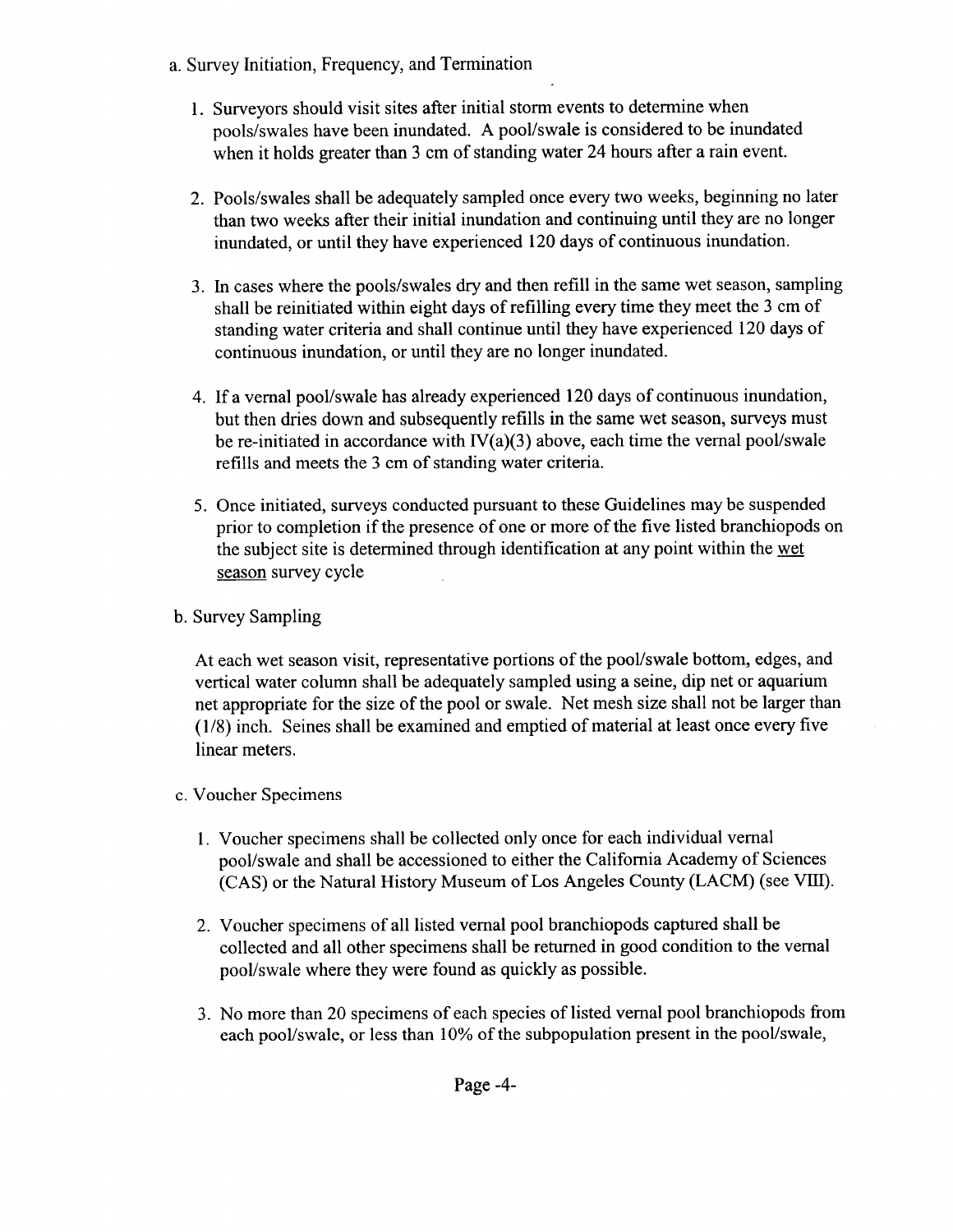whichever is the lesser amount, shall be retained and preserved as voucher specimens.

- **4.** Only sexually mature, adult branchiopods shall be used for purposes of voucher specimens for species identification. The Service will not accept species identifications made using immature specimens.
- 5. The sample of 20 voucher specimens shall include no less than three specimens of either sex.

## V. Dry Season Surveys

Dry season soil sampling shall not be conducted at any project site unless the permittee receives prior written permission from the Service (see I (c)).

a. Soil Collection

Soil shall be collected when it is dry to avoid damaging or destroying cysts which are more fragile when wet. A hand trowel or similar instrument shall be used to collect approximately one liter volume sample per pool/swale of the top 1-3 cm of pool sediment. Whenever possible, soil samples shall be collected in chunks. The trowel shall be used to pry up intact chunks of sediment, rather than loosening the soil by raking and shoveling which can damage cysts.

In southern California there are a number of federally listed plant species *(Orcuttia californica, Pogogyne abramsii,* and *Pogogyne nudiscula)* that often co-occur with the fairy shrimp. Removal of soil could damage populations of these plants by inadvertently removing seed. Dry sampling should be minimized or avoided within those vernal pools/swales that are known to, or may, contain these species. The permittee shall contact the Carlsbad Field Office (see XI, Service Contact section) regarding the distribution of these listed plants species prior to conducting dry sampling in Los Angeles, Orange, Riverside and other southern California counties.

b. Soil Sample Volume

Each soil sample from the 10 soil sample locations shall be labeled, stored, and analyzed individually.

- **1**. A total of 10 soil samples of approximately 100 ml each shall be taken from each pool/swale, for a total soil sample volume of approximately one liter per pool/swale.
- **2** In the case of a very large playa, dry lake, or vernal pool, the Service may authorize the removal of more than one liter of soil.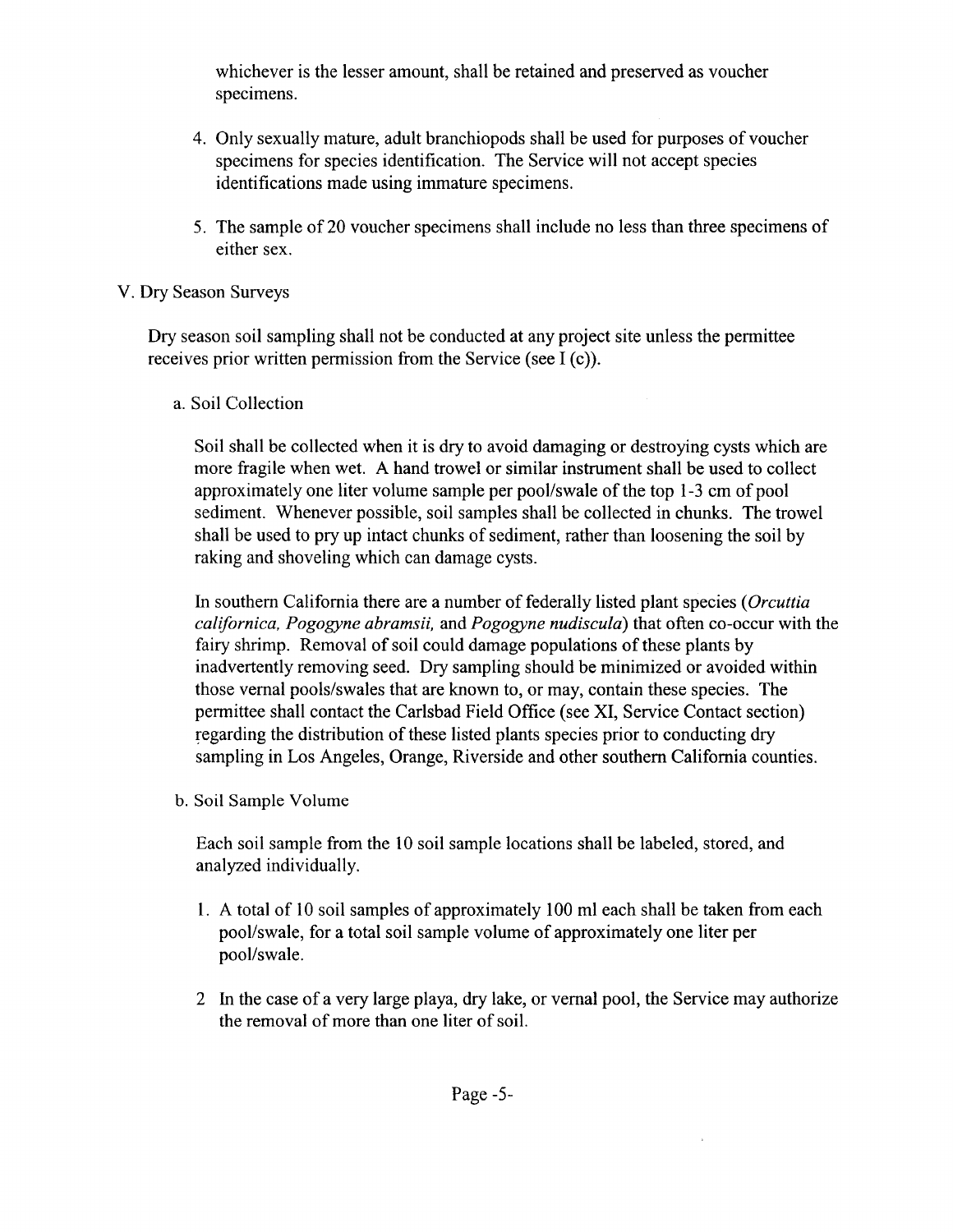- **3.** If a pool has a diameter of less than three meters, the total soil sample taken shall not exceed  $\frac{1}{2}$  liter in volume per pool, and the 10 soil samples shall be approximately 50 ml each in volume.
- c. Soil Sample Locations

A total of 10 soil samples shall be collected from the following locations within each pool/swale sampled:

- 1. Starting with one soil sample taken from the edge of the pool/swale, at least four soil samples shall be taken from equidistant points along the longest transect of the pool/swale.
- **2.** Starting with one soil sample taken from the edge of the pool/swale, at least four soil samples shall be taken from equidistant points along the widest transect of the pool/swale.
- 3. If neither the longest or the widest transect encompasses the deepest part (or parts) of the pool/swale, then at least two soil samples shall be taken from the deepest part (or parts) of the pool/swale.
- d. Soil Storage
	- 1. The soil samples from each soil sample location shall be stored in separate bags, labeled with the specific location within the pool/swale from where each soil sample was taken. A sketch of the pool/swale showing the specific location of each soil sample shall be included in the 90-day report.
	- **<sup>2</sup> .** Soil samples containing any residual moisture initially shall be adequately ventilated and allowed to air dry thoroughly before storage of the sample. The bags containing the soil samples shall be kept out of direct sunlight in order to avoid excessively heating the sample.
	- 3. All soil samples shall be retained and stored as directed in  $V(d)(1)$  and  $V(d)(2)$ above until the Service is able to provide direction in species-level identification of the cysts of all the aforementioned branchiopod species.
- e. Soil Sieving
	- **1.** The soil samples shall not be ground, crushed, or otherwise manipulated in order to expedite the sieving process. A relatively short period of pre-soaking the soil sample may be helpful/necessary in order to facilitate the sieving process. Small aliquots (approximately 50 ml in volume) of soil shall be gently washed with water through a graded series of U.S. standard eight inch soil sieves ending in mesh sizes 300 micron (um), and 150 micron (um).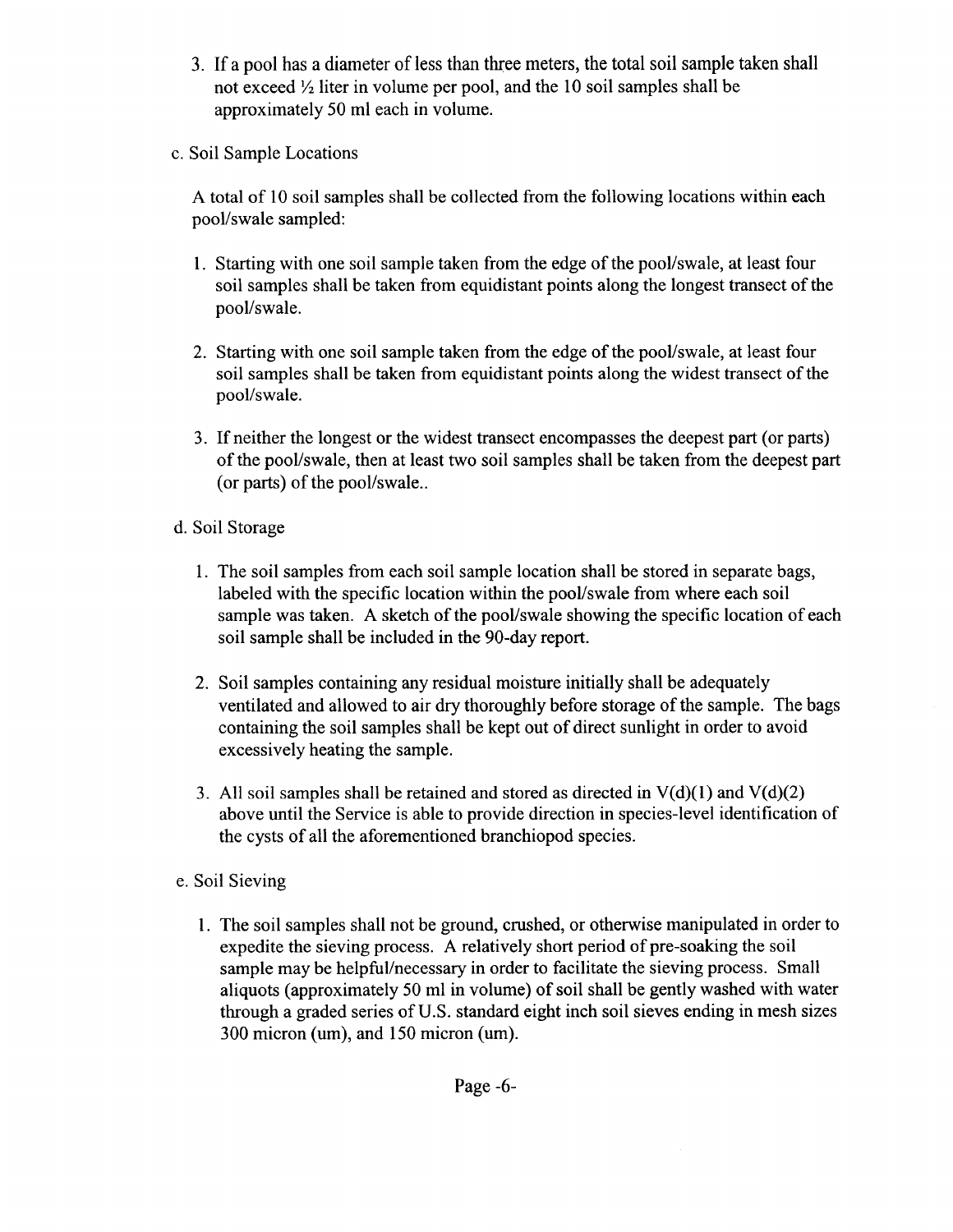**2.** Sieves must be thoroughly rinsed and visually inspected for any cysts adhered to the sieves prior to the start of sieving. This process must be repeated for each individual soil sample location. Sieves shall also be rinsed and thoroughly inspected upon completion of sieving soil samples.

## f. Soil Examination

1. Washed and sieved soil fractions from the 300 um and 150 um sieves shall be examined under a dissecting microscope for tadpole shrimp and fairy shrimp cysts. The process shall be repeated until all individual soil samples have been examined. All sieved material shall be processed and dried as quickly as possible, preferably within one hour from the initial wetting.

Note: Do not return soil to survey sampling site.

**2.** All fairy shrimp and tadpole shrimp cysts shall be removed from the soil, separated by cyst type into labeled vials, allowed to air-dry, and then stored dry.

## g. Cyst Density

Cyst density information for each soil sample location shall be calculated by dividing the total number of cysts recovered by the total amount of soil from the individual aliquots from that soil sample location. Total cyst density information for each soil sample location shall be reported for each species in terms of: none; 1-25 cysts/100 ml soil; 26-50 cysts/100 ml soil; 51-100 cysts/100 ml soil; 101-199 cysts/100 ml soil; or more than 200 cysts/100 ml soil.

## h. Cyst Identification

Each fairy shrimp and tadpole shrimp cyst type shall be identified to genus by a qualified biologist. The Service may require an independent review by a crustacean biologist(s) of any vernal pool branchiopod or cyst identification.

There are two options when a branchiopod cyst identification is made to genus:

- 1. the survey, pursuant to these Guidelines, may be suspended if it is agreed one or more of the listed species are present on the project site; or
- **2.** one subsequent complete wet season sampling survey shall be conducted to complete survey requirements.

## VI. Cyst Voucher Specimens

A representative sample of each cyst type from each pool/swale shall be accessioned to either CAS or LACM (see VIII).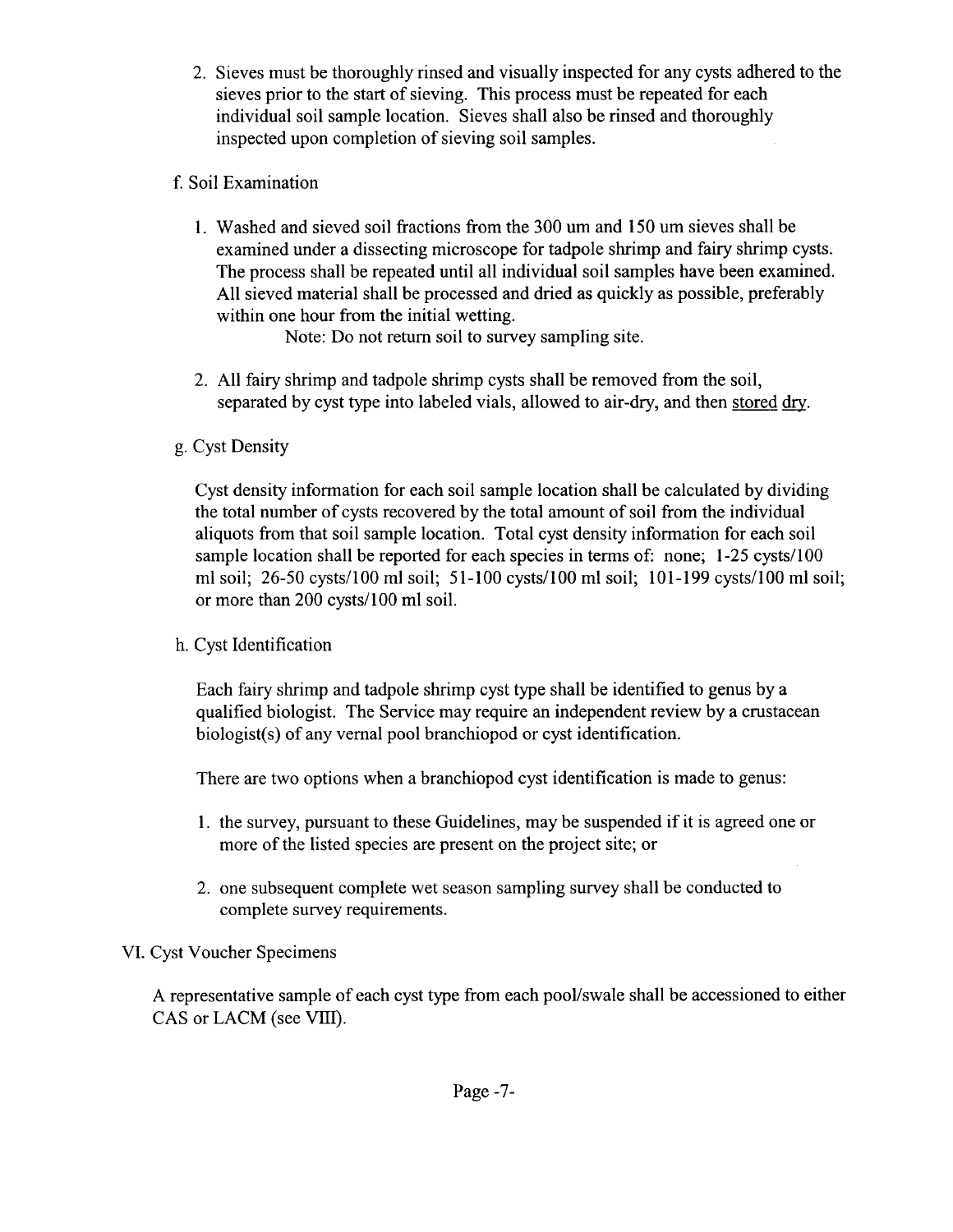## **VII. 90-Day Reports**

## a. U.S. Fish & Wildlife Service

The permittee shall provide the appropriate Service Fish and Wildlife Office (listed in the Service Contact section) with all of the following information in writing, using the appropriate Vernal Pool Data Sheet where applicable as the reporting form, no more than 90 calendar days after completing the last field visit of the season at each project site:

- 1. The location of the project site clearly delineated on an original or high quality copy of a U.S. Geological Survey topographic map (exact scale, 7.5 minute, 1"=2000 ft.). The location of the listed vernal pool branchiopods is to be included on the 7.5 minute maps in as precise a manner as possible (e.g., lat/long or location within a section).
- **2**. Five color photographic 35mm slides and/or 3" x 5" photographs of each project site taken during sampling in the wet season; this is to include two slides and/or photographs taken from standing position that portray the general landscape of the site [i.e., two photos from an opposing axis of the site (e.g., north and south compass headings)]; and three slides and/or photographs of representative vernal pools, swales, and other areas within the site sampled for the five listed vernal pool branchiopod species. The following information shall be legibly written on each slide/photograph with permanent ink: precise location of the project site, direction from which photograph was taken, date of photograph, initials of photographer, and initials of the scientific names of any of the five listed vernal pool branchiopod species that were found at the depicted site.

Note: Slides and/or photographs only need to be submitted once per project site.

- 3. The estimated number of individuals of any of the listed vernal pool branchiopods observed in each pool/swale shall be reported in terms of an order of magnitude (e.g., 10's, 100's, 1000's). *(Refer to the Vernal Pool Data Sheet)*
- 4. The number of individuals of any of the listed vernal pool branchiopods or cysts preserved from each pool/swale and the name of the institution in which they are accessioned.

*(Refer to the Vernal Pool Data Sheet)*

**5.** A qualitative description of the vernal pool/swale community. A general list of amphibian species and non-listed vernal pool crustacean species (by common and/or scientific name) encountered at the project site is desirable. For purposes of this permit a full survey for these species is not required. However, if more detailed information is collected, it shall be included in the Vernal Pool Data Sheet. *(Refer to the Vernal Pool Data Sheet)*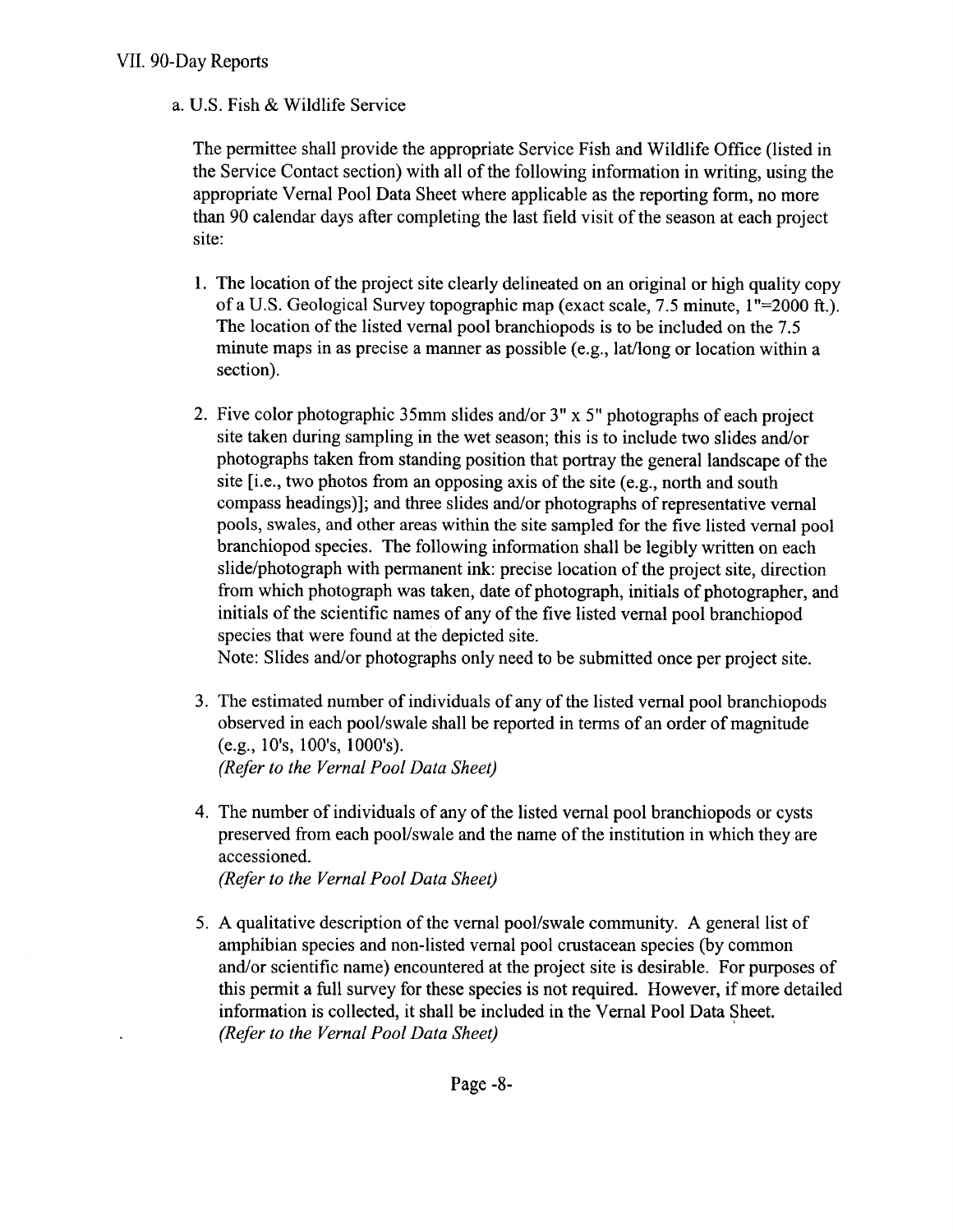- **6.** Data collected during each field visit, including: date, air temperature, water temperature, weather conditions (e.g., sunny, overcast), maximum depth of each pool/swale, and size (area in square meters) of each pool/swale. *(Refer to the Vernal Pool Data Sheet).*
- 7. (Optional) water chemistry data collected during each field visit, including: alkalinity (total: ppm or mg/1), conductivity (uMHO), dissolved oxygen (ppm or mg/l), dissolved NH<sub>4</sub> (ppm or mg/l), pH, salinity (ppt), total dissolved solids (TDS, ppm), and turbidity. *(Refer to the Vernal Pool Data Sheet)*
- b. California Department of Fish & Game
	- 1. Permittees should consult with the California Department of Fish and Game (916/653-4875) to determine their responsibilities under the California Endangered Species Act and the California Fish and Game Code.
	- **2.** The permittee shall supply the California Department of Fish and Game (Natural Diversity Data Base, California Department of Fish and Game, 1807 13<sup>th</sup> Street, Suite 202, Sacramento, California 95814; telephone 916/322-2494) with completed California Native Species Field Survey Forms, no more than 90 calendar days after completing the last field visit of the season at each project site.

## **VIII.** Accessioning Voucher Specimens

a. All vernal pool branchiopod voucher specimens (including individuals collected and cysts) shall be accessioned into either the California Academy of Sciences (CAS) or the Natural History Museum of Los Angeles County (LACM). All specimens shall be preserved according to the accession standards of the repository which will accession and maintain the specimens. The October 1995 CAS and September 1995 LACM standards are attached to these Interim Survey Guidelines.

b. All vernal pool branchiopod voucher specimens (including individuals collected and cysts), along with a copy of the Vernal Pool Data Sheet containing all of the items listed in VII (a), shall be permanently deposited in the CAS or LACM within 90 calendar days of the completion of the field survey and the Service shall be supplied with the CAS or LACM catalog numbers given to the specimens.

c. The permittee shall supply the CAS or LACM with a photocopy of their section  $10(a)(1)(A)$  permit to validate that the specimens supplied to them were taken pursuant to a permit. The Service will likely consider refusal by the CAS or LACM to accession any listed branchiopod specimens to be a violation by the permittee of their section  $10(a)(1)(A)$  permit (e.g., if due to improper preservation/storage).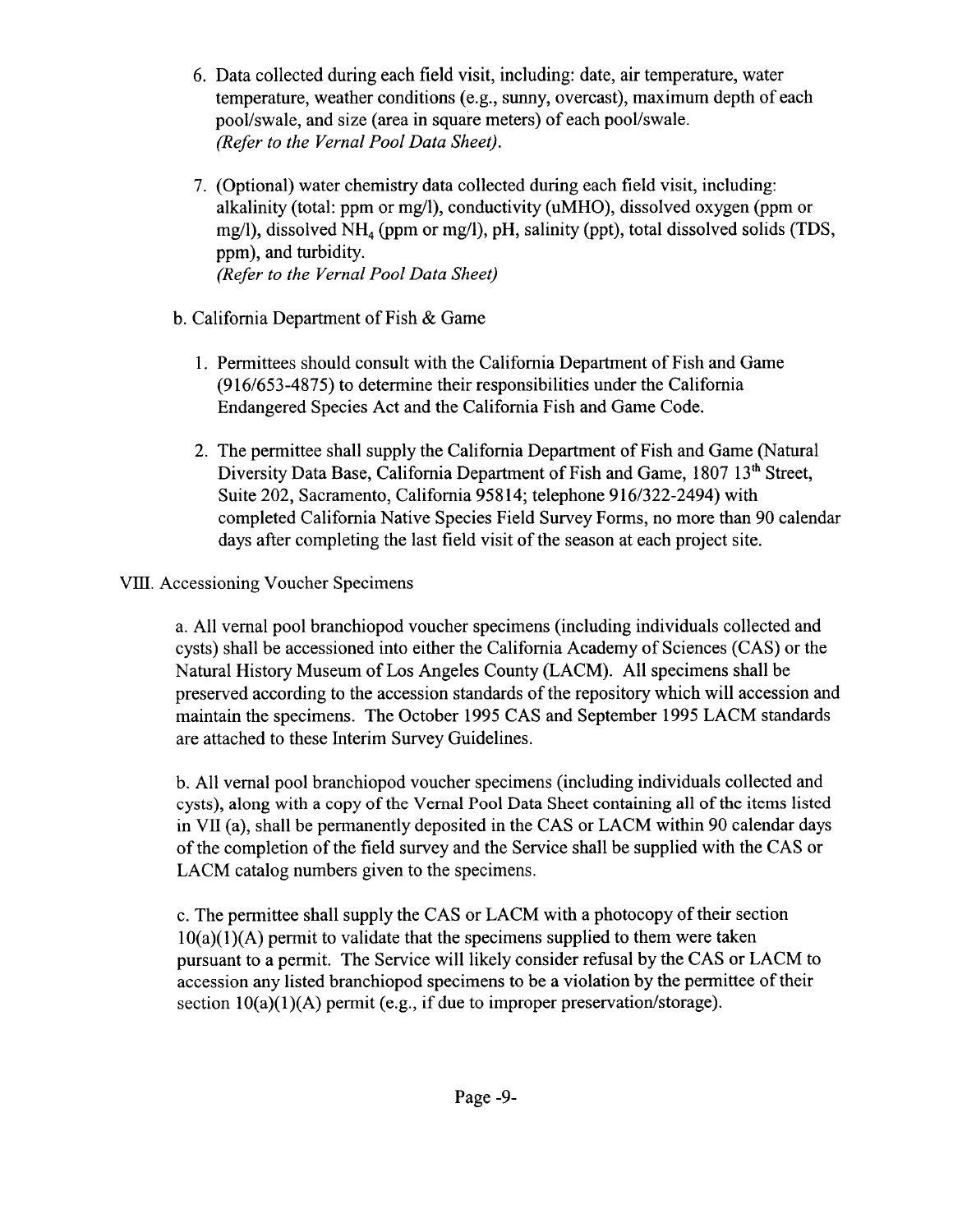California Academy of Sciences (CAS) Department of Invertebrate Zoology and Geology, Golden Gate Park, San Francisco, California 94118; telephone (415) 750-7082

Natural History Museum of Los Angeles County (LACM) Crustacea Section, Invertebrate Zoology, 900 Exposition Boulevard, Los Angeles, California 90007; telephone (213) 744-3450

IX. Additional information, limitations, and caveats with respect to these Guidelines are as follows:

a. From time to time, specific circumstances may justify or necessitate revision of these Guidelines, on a case-by-case basis. At the discretion of the Service, such a variance may be allowable under these Guidelines if:

- 1. the permittee explains to the Service in writing why the variance to the Guidelines is needed and justified; and
- **<sup>2</sup> .** the Service concurs, in writing, with the variance requested by the permittee.

b. The Service reserves the right to reject vernal pool branchiopod surveys conducted under these protocols as inadequate if:

- 1. survey methods used are inconsistent with these Guidelines, unless prior written permission (see I, Survey Approval) has been obtained; or
- **2**. other information indicates that the survey is inadequate as determined by the Service.

## X. Permit Infractions

The Service may consider any of these actions to be a violation by the permittee of their section  $10(a)(1)(A)$  permit:

- a. falsification of any reporting or information;
- b. failure to follow the stated Guidelines sampling methodologies;

c. failure to obtain prior permission to commence wet season surveys or failure to obtain written permission to commence dry season surveys (see section I (c));

d. failure to notify the Service within 10 days of a determination of presence of one or more of the listed vernal pool branchiopods on a survey site;

e. failure to accession voucher specimens or improperly accessioned voucher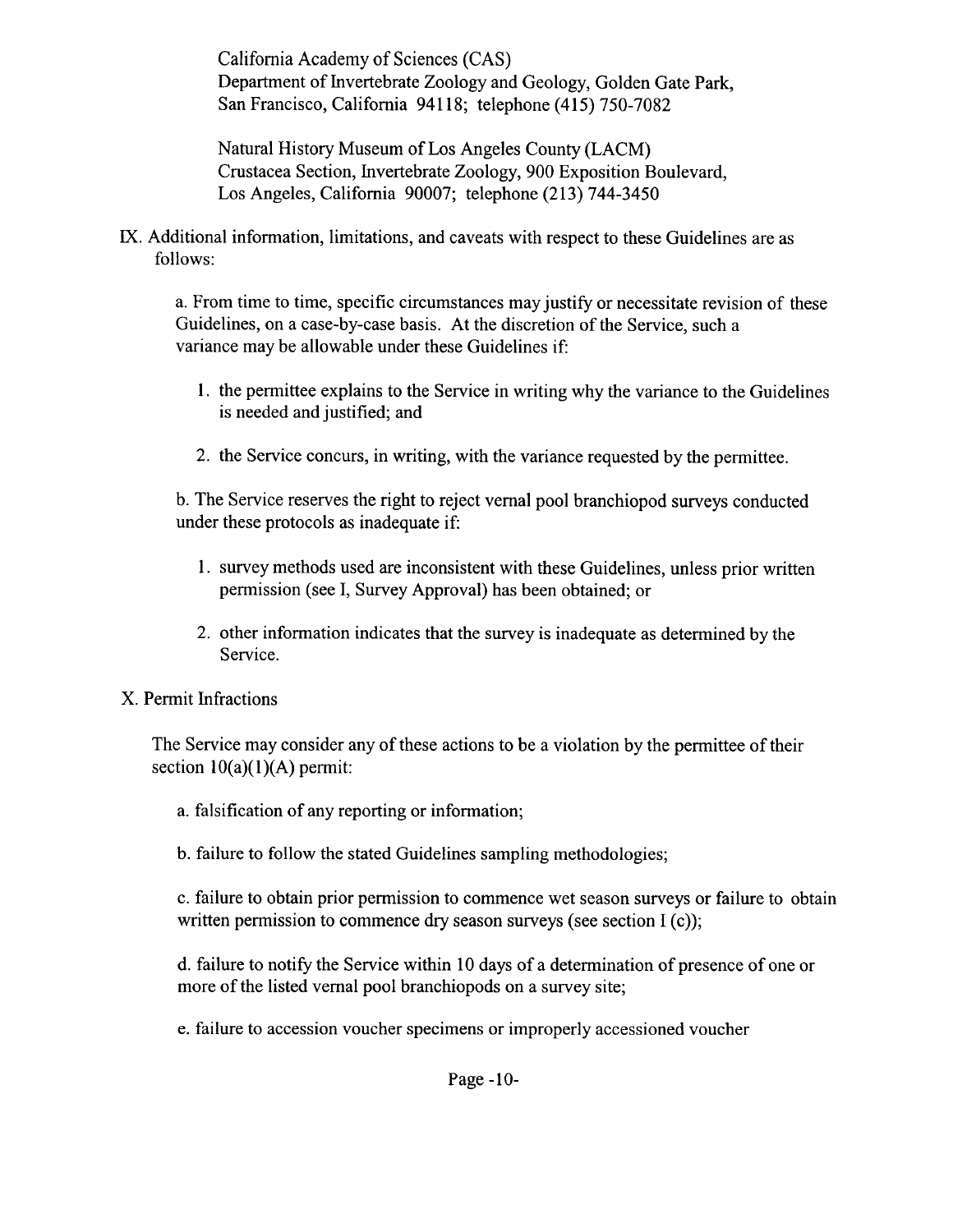#### specimens;

f. failure to file completed 90-day reports with the Service within 90 calendar days after completing the last field visit of the season at each project site; or

g. failure to file completed Natural Diversity Data Base forms with the California Department of Fish and Game within 90 calendar days after completing the last field visit of the season at each project site.

Violation(s) of a section  $10(a)(1)(A)$  permit may result in its non-renewal, suspension or revocation.

## XI. Service Contact

For the Central Valley hydrographic basin and the coast ranges north of the Santa Cruz County line, the Sacramento Fish and Wildlife Office (2800 Cottage Way, W-2605, Sacramento, California 95825; telephone 916/414-6600) should be contacted regarding vernal pool branchiopod issues.

For areas from Santa Cruz County south to Ventura County, contact the Ventura Field Office (2493 Portola Road - Suite B, Ventura, California 93003; telephone 805/644-1766).

For areas from Los Angeles County south to the U.S.- Mexico border, contact the Carlsbad Field Office (2730 Loker Avenue West, Carlsbad, California 92008; telephone 619/431-9440).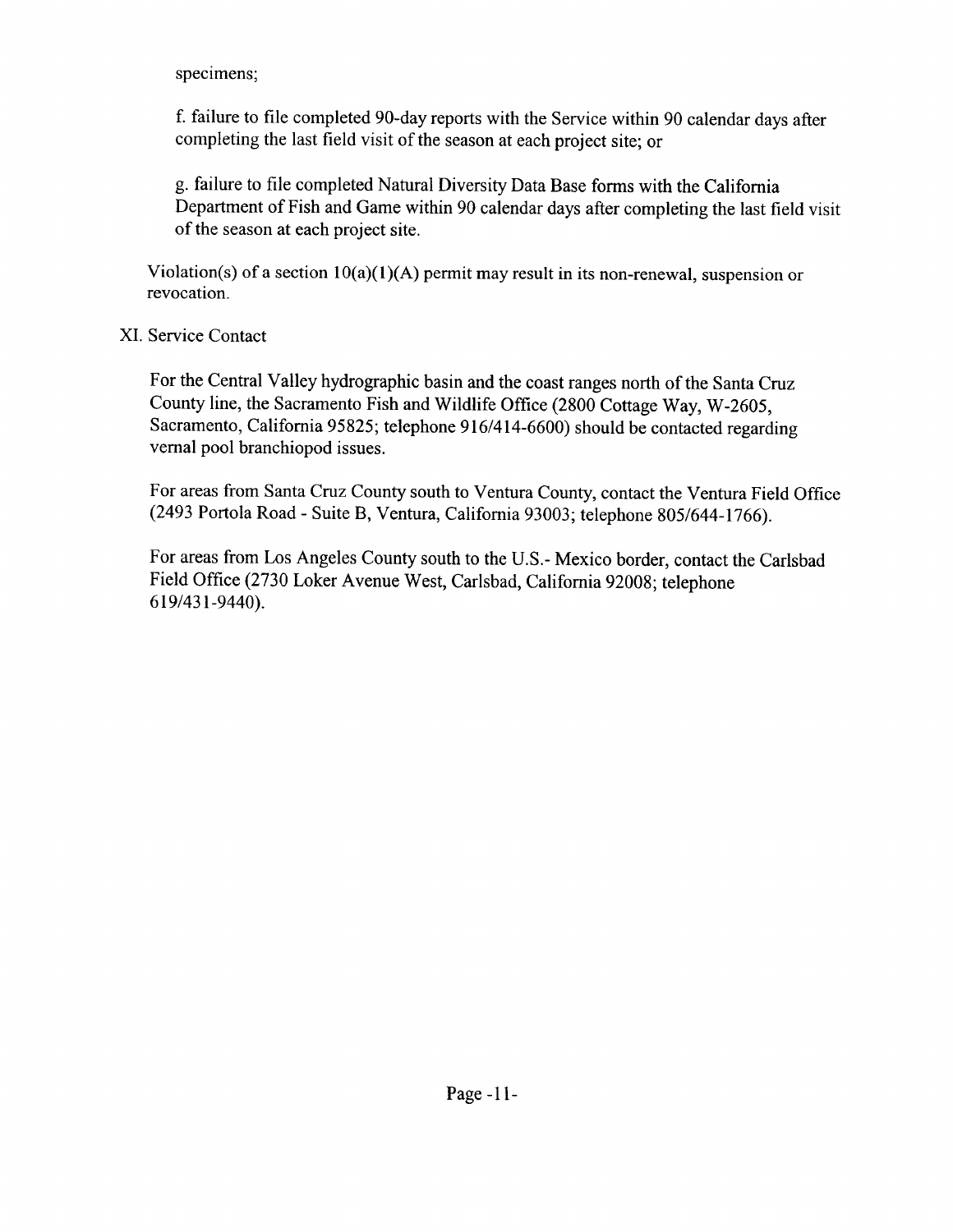## **U.S. Fish and Wildlife Service Vernal Pool Data Sheet Wet Season Survey**

| Note: Please fill out the required information completely for each site visit.                                                                                                                                                                                                                                                                                                                                   |               |                                                     |       |  |
|------------------------------------------------------------------------------------------------------------------------------------------------------------------------------------------------------------------------------------------------------------------------------------------------------------------------------------------------------------------------------------------------------------------|---------------|-----------------------------------------------------|-------|--|
| This form is being submitted to serve as part of the 90-day report: no yes                                                                                                                                                                                                                                                                                                                                       |               |                                                     |       |  |
| Required color slides and/or photographs for the project site are included: no wes                                                                                                                                                                                                                                                                                                                               |               |                                                     |       |  |
| Date: $\frac{1}{\sqrt{1-\frac{1}{1-\frac{1}{1-\frac{1}{1-\frac{1}{1-\frac{1}{1-\frac{1}{1-\frac{1}{1-\frac{1}{1-\frac{1}{1-\frac{1}{1-\frac{1}{1-\frac{1}{1-\frac{1}{1-\frac{1}{1-\frac{1}{1-\frac{1}{1-\frac{1}{1-\frac{1}{1-\frac{1}{1-\frac{1}{1-\frac{1}{1-\frac{1}{1-\frac{1}{1-\frac{1}{1-\frac{1}{1-\frac{1}{1-\frac{1}{1-\frac{1}{1-\frac{1}{1-\frac{1}{1-\frac{1}{1-\frac{1}{1-\frac{1}{1-\frac{1}{1-\$ |               |                                                     |       |  |
| $Collector(s):$ $\qquad \qquad$ $\qquad \qquad$ $\qquad \qquad$ $\qquad \qquad$ $\qquad \qquad$ $\qquad \qquad$ $\qquad \qquad$ $\qquad \qquad$ $\qquad \qquad$ $\qquad \qquad$ $\qquad \qquad$ $\qquad \qquad$ $\qquad \qquad$ $\qquad \qquad$ $\qquad \qquad$ $\qquad \qquad$ $\qquad \qquad$ $\qquad \qquad$ $\qquad \qquad$ $\qquad \qquad$ $\qquad \qquad$ $\qquad \qquad$ $\qquad \qquad$ $\qquad \qquad$  |               |                                                     |       |  |
|                                                                                                                                                                                                                                                                                                                                                                                                                  |               |                                                     |       |  |
| Township: Range: Range: Section: __________ lat. ________ long.                                                                                                                                                                                                                                                                                                                                                  |               |                                                     |       |  |
| Water: $\begin{array}{ccc}\n\mathbf{W} & \mathbf{W} \\ \mathbf{W} & \mathbf{W}\n\end{array}$ $\mathbf{W}$<br>Temperature:                                                                                                                                                                                                                                                                                        |               |                                                     |       |  |
| Pool Depth:                                                                                                                                                                                                                                                                                                                                                                                                      | Surface Area: | at time of sampling: $\frac{m x}{1 + m x}$          |       |  |
|                                                                                                                                                                                                                                                                                                                                                                                                                  |               |                                                     |       |  |
| Habitat Condition: (circle where appropriate)                                                                                                                                                                                                                                                                                                                                                                    |               |                                                     |       |  |
| - undisturbed                                                                                                                                                                                                                                                                                                                                                                                                    |               | disturbed: tire tracks garbage discing/plowing      |       |  |
| - ungrazed                                                                                                                                                                                                                                                                                                                                                                                                       |               | grazed: cattle horses sheep other<br>light moderate | heavy |  |
| - land use of habitat:                                                                                                                                                                                                                                                                                                                                                                                           |               |                                                     |       |  |
| (Optional) Water Chemistry Data                                                                                                                                                                                                                                                                                                                                                                                  |               |                                                     |       |  |
| Alkalinity (total): ________ ppm or mg/l Conductivity: ______ uMHO                                                                                                                                                                                                                                                                                                                                               |               |                                                     |       |  |
| Dissolved $NH_4$ : ______ ppt or ppm                                                                                                                                                                                                                                                                                                                                                                             |               | Dissolved Oxygen: ppm or mg/l                       |       |  |
| pH:                                                                                                                                                                                                                                                                                                                                                                                                              |               |                                                     |       |  |
| Salinity: ________ ppt or ppm                                                                                                                                                                                                                                                                                                                                                                                    |               | Total Dissolved Solids (TDS): ppm                   |       |  |
| Notes:                                                                                                                                                                                                                                                                                                                                                                                                           |               |                                                     |       |  |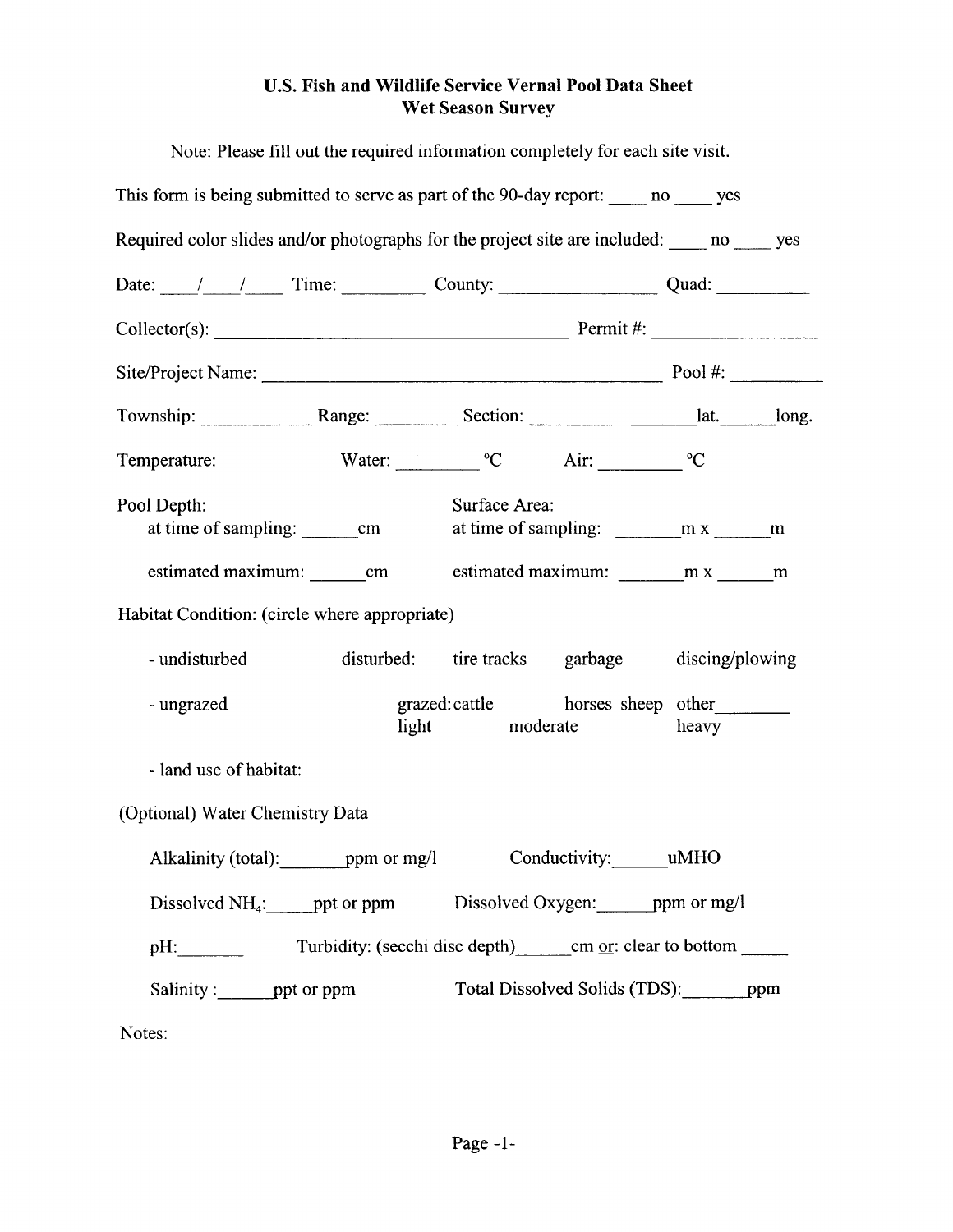#### **U.S. Fish and Wildlife Service Vernal Pool Data Sheet Wet Season Survey**

Note: Please fill out the required information completely for each site visit.

Species Observations: state none or estimate # of individuals present in terms of an order of magnitude (e.g., 10's, 100's, 1000's)

Anostracans: (note reproductive status)

Notostracans: (note reproductive status)

Species Observations (Optional) :

| Cladocerans:    | yes | no  | Insects: (adult or larvae) |            |     |    |
|-----------------|-----|-----|----------------------------|------------|-----|----|
| Conchostracans: | yes | no  | Anisoptera:                |            | yes | no |
| Copepods:       | yes | no. | Zygoptera:                 |            | yes | no |
| Ostracods       | yes | no  | Hydrophilidae:             |            | yes | no |
| Fish            | yes | no  | Dytiscidae:                |            | yes | no |
| Frogs<br>yes    | no  |     | Corixidae:                 | <b>ves</b> | no. |    |
| Salamanders     | yes | no  | Notonectidae:              |            | yes | no |
| Waterfowl       | yes | no  | Belostomatidae:            |            | yes | no |
| Other (specify) |     |     | Other (specify)            |            |     |    |
|                 |     |     |                            |            |     |    |

Voucher Specimens

Specimens shall be preserved according to the standards of the institution in which they will be accessioned.

 $Species$  # Individuals  $\Delta \cscssion/Catalog \#$  Pool #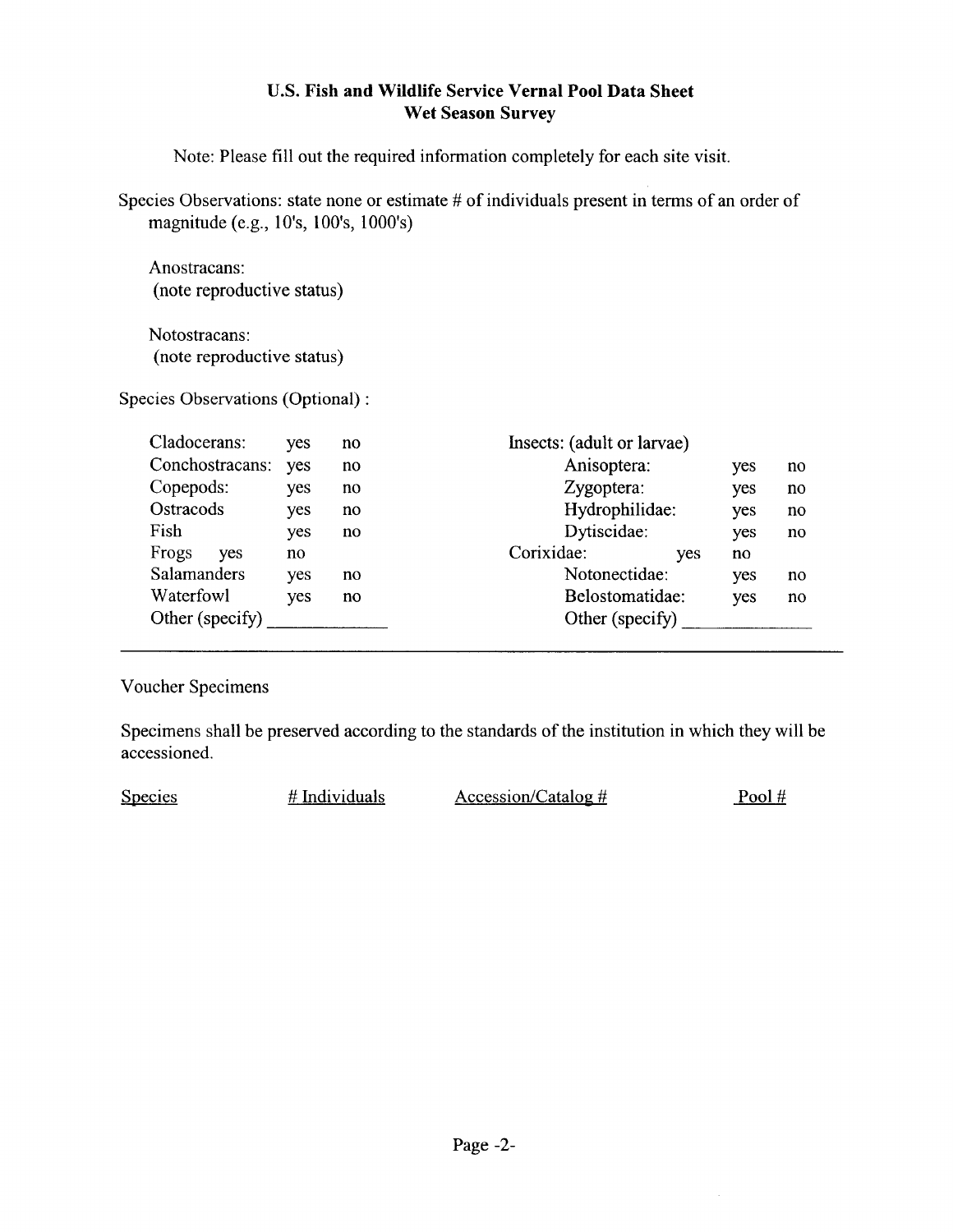## **U.S. Fish and Wildlife Service Vernal Pool Data Sheet Dry Season Survey**

| Note: Please fill out the required information completely for each site visit.                                                                                                                                                                                                                                                                                                                                   |                                                           |  |  |
|------------------------------------------------------------------------------------------------------------------------------------------------------------------------------------------------------------------------------------------------------------------------------------------------------------------------------------------------------------------------------------------------------------------|-----------------------------------------------------------|--|--|
| This form is being submitted to serve as part of the 90-day report: ________ no _______ yes                                                                                                                                                                                                                                                                                                                      |                                                           |  |  |
| Required color slides and/or photographs for the project site are included: no ______ yes                                                                                                                                                                                                                                                                                                                        |                                                           |  |  |
| Date: $\frac{1}{\sqrt{1-\frac{1}{1-\frac{1}{1-\frac{1}{1-\frac{1}{1-\frac{1}{1-\frac{1}{1-\frac{1}{1-\frac{1}{1-\frac{1}{1-\frac{1}{1-\frac{1}{1-\frac{1}{1-\frac{1}{1-\frac{1}{1-\frac{1}{1-\frac{1}{1-\frac{1}{1-\frac{1}{1-\frac{1}{1-\frac{1}{1-\frac{1}{1-\frac{1}{1-\frac{1}{1-\frac{1}{1-\frac{1}{1-\frac{1}{1-\frac{1}{1-\frac{1}{1-\frac{1}{1-\frac{1}{1-\frac{1}{1-\frac{1}{1-\frac{1}{1-\frac{1}{1-\$ |                                                           |  |  |
| Collector(s): $\qquad \qquad$ Permit #:                                                                                                                                                                                                                                                                                                                                                                          |                                                           |  |  |
|                                                                                                                                                                                                                                                                                                                                                                                                                  |                                                           |  |  |
|                                                                                                                                                                                                                                                                                                                                                                                                                  |                                                           |  |  |
| Habitat Condition: (circle where appropriate)                                                                                                                                                                                                                                                                                                                                                                    |                                                           |  |  |
| - undisturbed                                                                                                                                                                                                                                                                                                                                                                                                    | disturbed: tire tracks garbage discing/plowing            |  |  |
| - ungrazed                                                                                                                                                                                                                                                                                                                                                                                                       | grazed: cattle horses sheep other<br>light moderate heavy |  |  |
| - land use of habitat:                                                                                                                                                                                                                                                                                                                                                                                           |                                                           |  |  |
| Pool Bottom Surface: (circle where appropriate)<br>hardpan claypan cobbly/rocky lava flow other                                                                                                                                                                                                                                                                                                                  |                                                           |  |  |
| Pool Depth: _______ cm (estimated maximum) Surface Area: ________ m <sup>2</sup> (estimated maximum)                                                                                                                                                                                                                                                                                                             |                                                           |  |  |
| Sketch of pool and transects showing:<br>- scale<br>- indication of North<br>- sampling locations                                                                                                                                                                                                                                                                                                                |                                                           |  |  |

 $\sim$   $\sim$ 

 $\mathcal{L}(\mathcal{L})$  .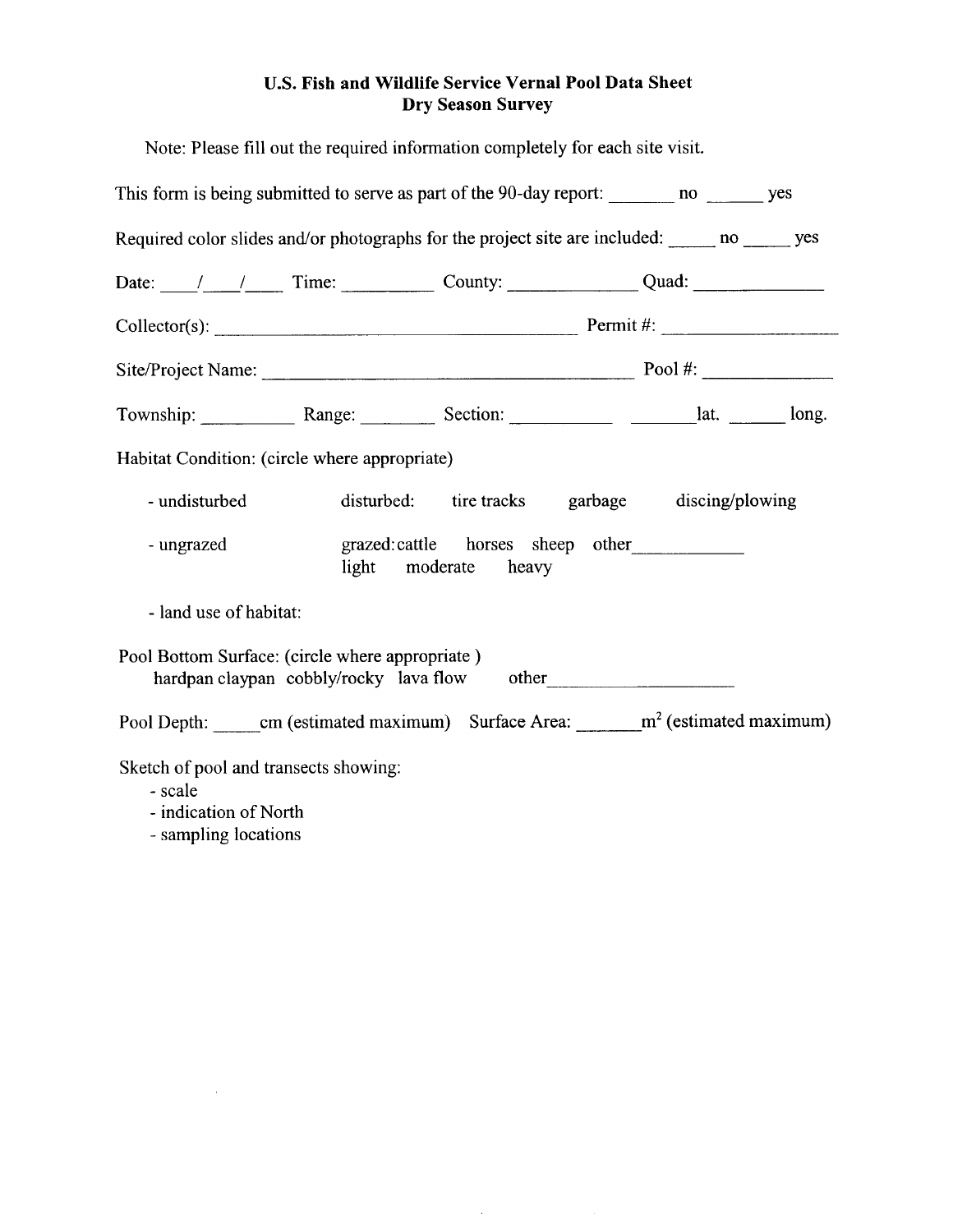## **U.S Fish and Wildlife Service Vernal Pool Data Sheet Dry Season Survey Soil Analysis**

Note: Please fill out the required information completely for each site visit.

| Sample<br>$\mathbf{D}$ | Sample<br>Volume(ml) | Genus (/species) | # Cysts<br>(or None) | <b>Cyst Density</b><br>$(\#/100ml)$ |
|------------------------|----------------------|------------------|----------------------|-------------------------------------|
|                        |                      |                  |                      |                                     |
|                        |                      |                  |                      |                                     |
|                        |                      |                  |                      |                                     |
|                        |                      |                  |                      |                                     |
|                        |                      |                  |                      |                                     |
|                        |                      |                  |                      |                                     |
|                        |                      |                  |                      |                                     |
|                        |                      |                  |                      |                                     |
|                        |                      |                  |                      |                                     |
|                        |                      |                  |                      |                                     |

#### Voucher Specimens

Cysts shall be stored dry and shall be preserved according to the standards of the institution in which they will be accessioned.

| Genus (/species) | # $CV$ sts | Catalog/Accession $#$ | Pool $#$ |
|------------------|------------|-----------------------|----------|
|------------------|------------|-----------------------|----------|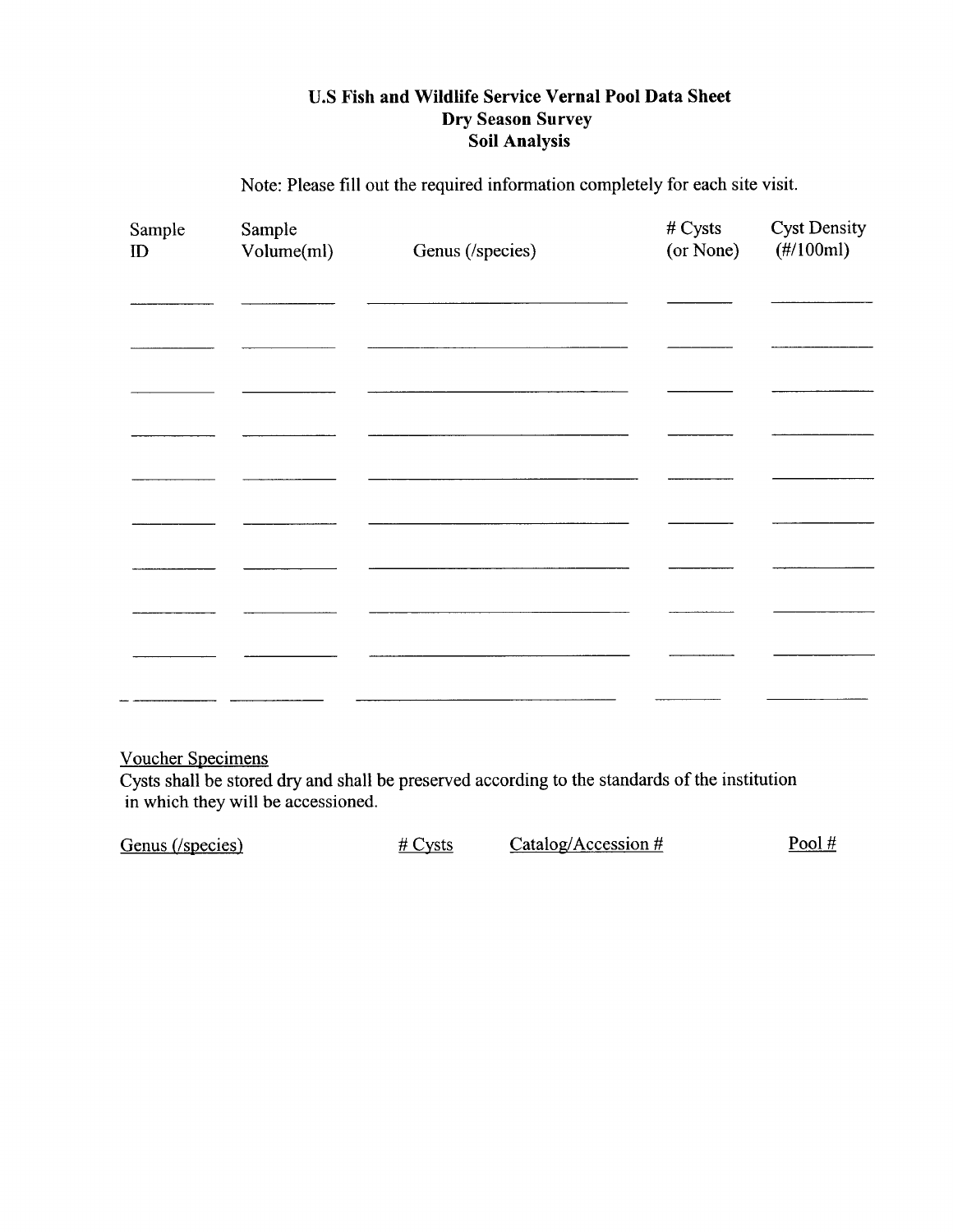## **Collection, Preservation, Handling, and Accessioning Information for Small Crustaceans**

Crustacea Section, Invertebrate Zoology The Natural History Museum of Los Angeles County 900 Exposition Boulevard Los Angeles, California 90007

#### **Collection Data**

To the extent possible, the following data should be included. The Museum reserves the right to refuse acceptance of any specimens without a minimum of usable, legible collection data. Archival quality materials (including glass vials, permanent ink or pencil and permanent label paper, and glass outer jars with screw-top polypropylene lids) should always be used (see below). All collections should include the following information:

Taxon name: (Lowest available or known, down to species where possible) Date: (day, month, year) Time of Day: (if known) Detailed Location: Latitude and Longitude: Specific habitat information: Name of collector: Collecting method(s) / device(s): Preservative used: Notes: (to include any observations on behavior, co-occurring species, etc.)

#### **Preservation**

Ideally, even small crustaceans should be initially fixed in 5 to 10% formalin (37% formaldehyde in solution, as commercially purchased, mixed with 90-95% water). As an alternative, 100% ethyl alcohol, although not a fixative and so not as good for long term tissue preservation, can sometimes be used (not recommended for animals longer than 20 mm total length). With either method, specimens should be transferred to 70% ethyl alcohol (ethanol) after a minimum of 8 hours of fixation. The 70% ethanol to tissue ratio should be approximately 3 to 1 for long term storage.

#### **Storage**

Archival quality materials (including glass vials, permanent ink or pencil and permanent label paper, and glass outer jars with screw-top polypropylene lids) should always be used. Specimens should be placed in small glass vials completely filled with 70% ethanol and plugged with cotton (not foam). Vials are then inverted and stored in a slightly larger outer storage jar of glass or plastic, also filled with 70% ethanol and fitted with a polypropylene-closure lid. Labels are ideally situated in the outer jar containing the vial rather than in the shell vial, never on the outside of the jar or affixed to the lid.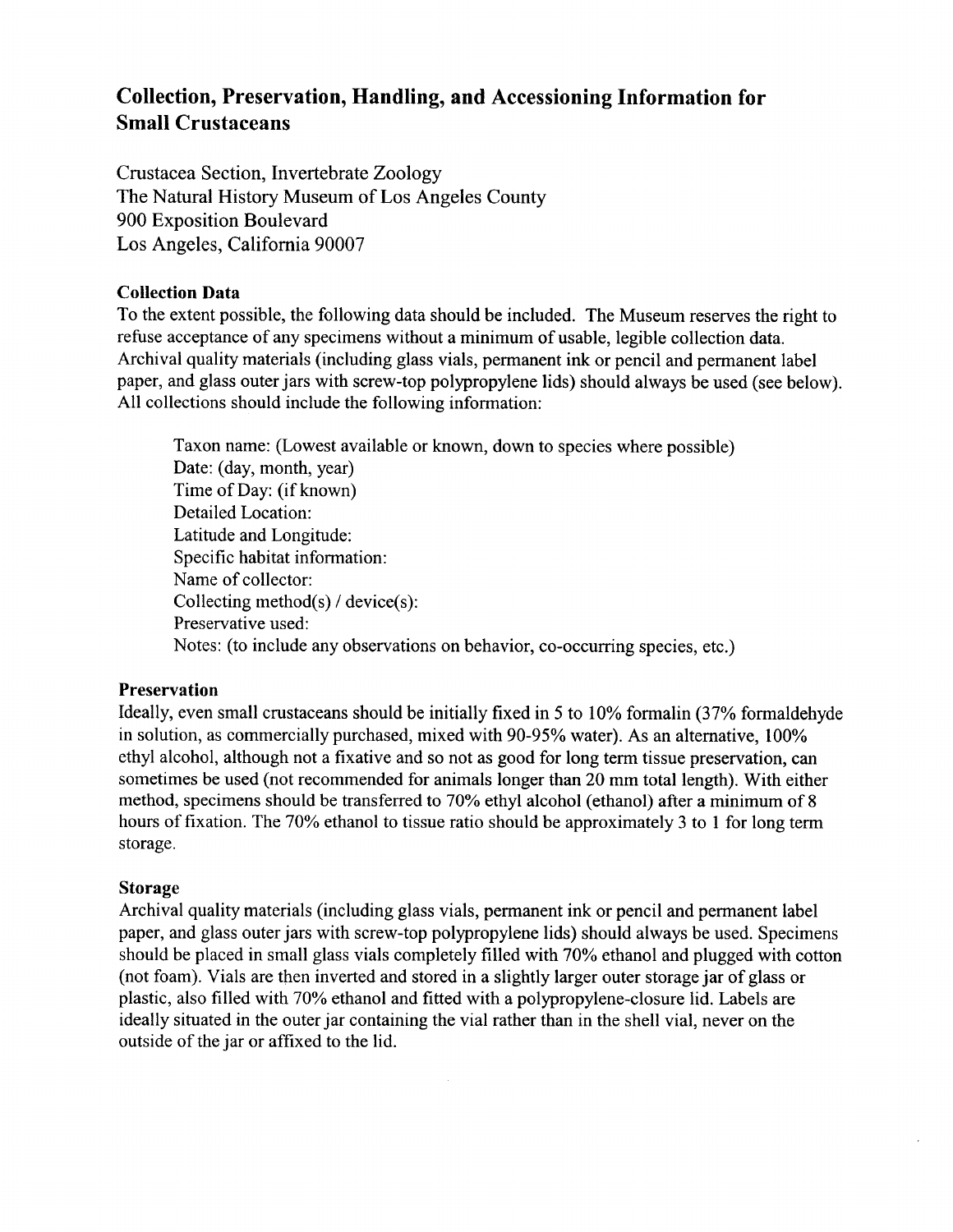#### **Shipping**

Specimens should be shipped in plastic, leak-proof bottles, jars, or vials, and must be adequately cushioned by bubble-wrap, plastic peanuts, etc. to ensure their safe arrival. It is preferred that specimens that are designated types or vouchers be sent by registered or certified mail, although this is at the discretion of the sender. Use the complete address given at the top of this document.

#### **Cost of Specimen Accessioning**

Because of the rising costs of accessioning and maintaining valuable collections, the Natural History Museum reserves the right to charge on a per-sample basis for accessioning collections. This fee varies with the size of the collection, duration of the project, and availability of Museum staff at the time of deposition. The fee may be waived at the discretion of the Curator or Collections Manager of Crustacea and may fluctuate depending upon our evaluation of lots received.

#### **Accessioning Information**

The Natural History Museum of Los Angeles County will accept for permanent care and curation selected collections of Crustacea, including those from vernal pools and other ephemeral freshwater habitats and representatives of threatened or endangered taxa. The Museum is willing to act as the repository for collections acquired during USFWS or other surveys.

To be accepted for accessioning, the collections must be in reasonably good shape, meaning that the animals themselves must not be overly deteriorated and that all previously stated collecting, preserving, and labeling protocols have been followed. Furthermore, all collections must be accompanied by a detailed list of the specimens being sent.

The Museum reserves the right to charge an accessioning fee to cover the costs of accessioning any and all deposited specimens. This fee may be waived at the discretion of the curator in charge of the Museum Section that will be overseeing the accessioning and curation of the collection.

The Museum reserves the right to decide whether an incoming collection should be stored topically vs. separated and stored according to taxonomic divisions (i.e. storing all members of one family together rather than keeping all collections from one site together).

The Museum further reserves the right to decide which specimens will be kept and maintained for long term storage and which may be passed on to other institutions in exchange or as long term loans for research purposes.

**For further information contact:** (Or write to the address given above)

| Dr. Gary Pettit, Collections Manager, Crustacea | 213-744-3450 fax 746-2999 |
|-------------------------------------------------|---------------------------|
| Dr. Joel W. Martin, Curator of Crustacea        | 213-744-3440 fax as above |

This document current as of 25 September 1995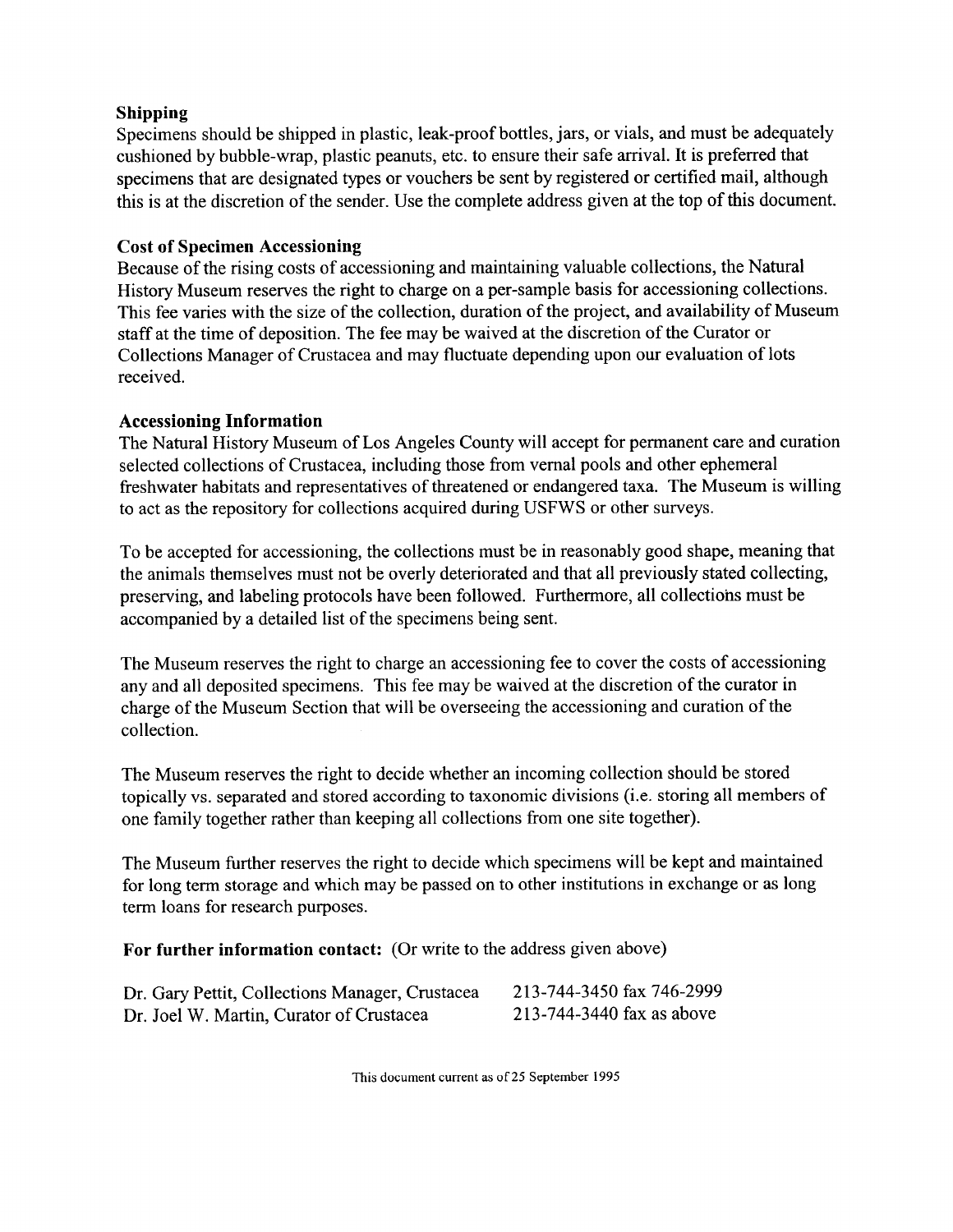California Academy of Sciences Department of Invertebrate Zoology and Geology Golden Gate Park San Francisco, CA 94118

October 1995

#### **Protocols and standards for preservation and archival of vernal pool crustaceans.**

Specimens of vernal pool crustaceans listed as endangered or threatened by the U.S. Fish and Wildlife Service (USFWS) and collected during surveys permitted by the USFWS may be deposited as voucher specimens at the California Academy of Sciences, Department of Invertebrate Zoology and Geology (CASIZG). However, only those specimens which have been properly fixed, preserved and documented will be accepted for archival. The vendors listed below can supply the necessary materials for specimen storage, however these vendors are not specifically required and materials from other sources will be acceptable provided they meet the standard requirements of CASIZG.

Any questions regarding these standards and protocols may be directed to Dr. Robert Van Syoc, Senior Collection Manager of invertebrates at CASIZG (415-750-7082). Visits to the collection to deposit potential voucher specimens must be at least 7 days in advance. Specimens may be shipped to CASIZG, but shipments with damaged specimens or broken containers will not be accepted. Each shipment must be accompanied by a packing list of specimens sent. CASIZG catalog numbers will be assigned by CAS staff and notification sent to you by U. S. mail. This will be done in an expeditious manner, but staffing limitations may cause delays. Therefore, allow several days for notification of CASIZG catalog numbers.

Materials required:

- 100% or 95% non-denatured ethanol
- 75% non-denatured ethanol (diluted from 100% or 95% with de-ionized or distilled water)
- 2 dram, 4 dram, 6 dram glass shell vials •
- Clean cotton
- 8 oz. tall flint glass bottles, 48 mm aperture (inside diameter) or 32 oz. glass *bottles,* 74 mm aperture (inside diameter)
- White polypropylene screw-top closures with solid (no holes) smooth surface, 58 mm diameter (8 oz. bottles) or 85 mm diameter (32 oz. bottles), with foam or plastic liners Nalgene polypaper
- Dot-matrix printer and alcohol-proof ink ribbons, or technical pen with alcohol-proof ink, or #2 pencil'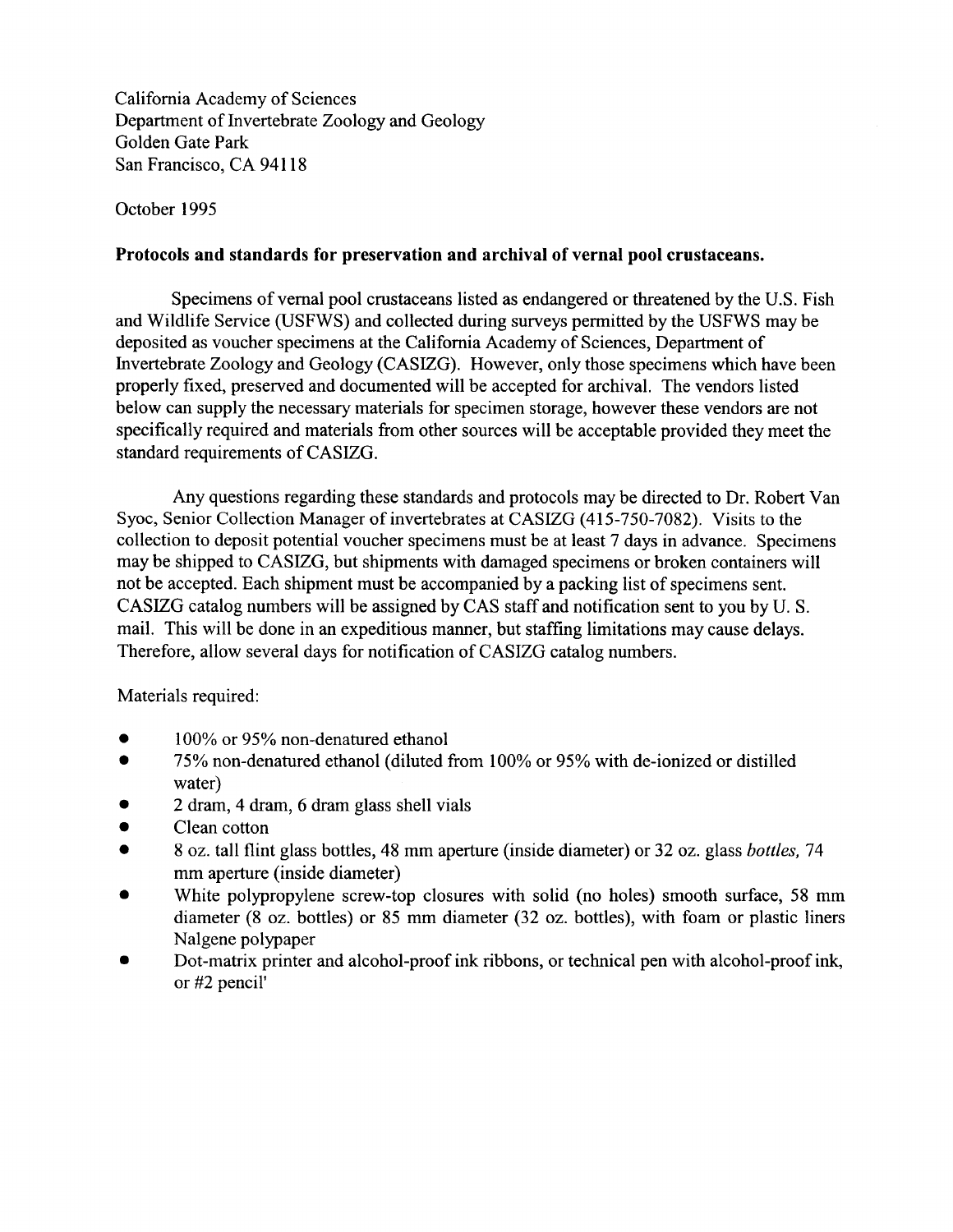#### Standards and Protocols:

- **1.** Vernal pool crustaceans must be fixed in 100-95% non-denatured ethanol and preserved for archival in 75% non-denatured ethanol. Enough 100-95% ethanol should be used in the initial fixation to insure proper fixing of tissues. A ratio of at least 10 parts 100-95% ethanol to 1 part tissue is required for initial fixation. A ratio of at least 3 parts 75% ethanol to 1 part tissue is required for preservation.
- **2.** All specimens must be sorted by collecting event (each locality/date/time of collection). They must be identified to species level, each species from each collecting event placed into a vial or vials in it's own 8 or 32 oz. bottle (use the smaller size if possible).
- 3. Specimens are placed into 2 dram, 4 dram, or 6 dram glass shell vials filled with 75% ethanol. The vial or vials are plugged with clean cotton in such a manner that no air bubbles are trapped inside and placed inverted into an 8 or 32 oz. glass bottle filled with 75% ethanol (Fig. 1). If open vials with specimens are inserted upright into the larger container, then plugged with cotton, air bubbles will not be trapped in the vial. The vial may then be removed and placed back into the bottle with cotton plug down for archival. It is important to remember that the specimens should not be jammed into the vials. The purpose of placing specimens into vials is to protect them from potential damage which could be caused by contact with labels placed into the jar or during removal from the 8 or 32 oz. container. However, putting too many specimens into a vial or putting specimens into a vial which is too small will damage them. The required ratio of preservative to tissue inside the vial is at least 3 parts 75% ethanol to 1 part tissue. This may require splitting a species sample from a single collecting event into two or more vials within a bottle or even into two bottles.
- 4. The 8 or 32 oz. glass bottle is capped with the foam or plastic lined, screw-top polypropylene closure.
- 5. Each 8 or 32 oz. bottle must contain a label with collecting event data on Nalgene polypaper in alcohol-proof ink or #2 pencil. Labels must be placed into the specimen bottle which contains the specimen vial(s), not directly inside the vials and not attached to the outside of the bottle. The data may be printed using a dot-matrix printer with alcoholproof ink ribbon. Alternatively, it may be hand printed with technical pen using alcoholproof ink or a #2 pencil. Laser printed or photocopied labels are not acceptable. All labels must be easily readable by CAS staff. If labels are not legible, specimens will not be accepted or cataloged into the CAS collection. Labels should be no larger than 3 x 5 inches and no smaller than 2 x 3 inches.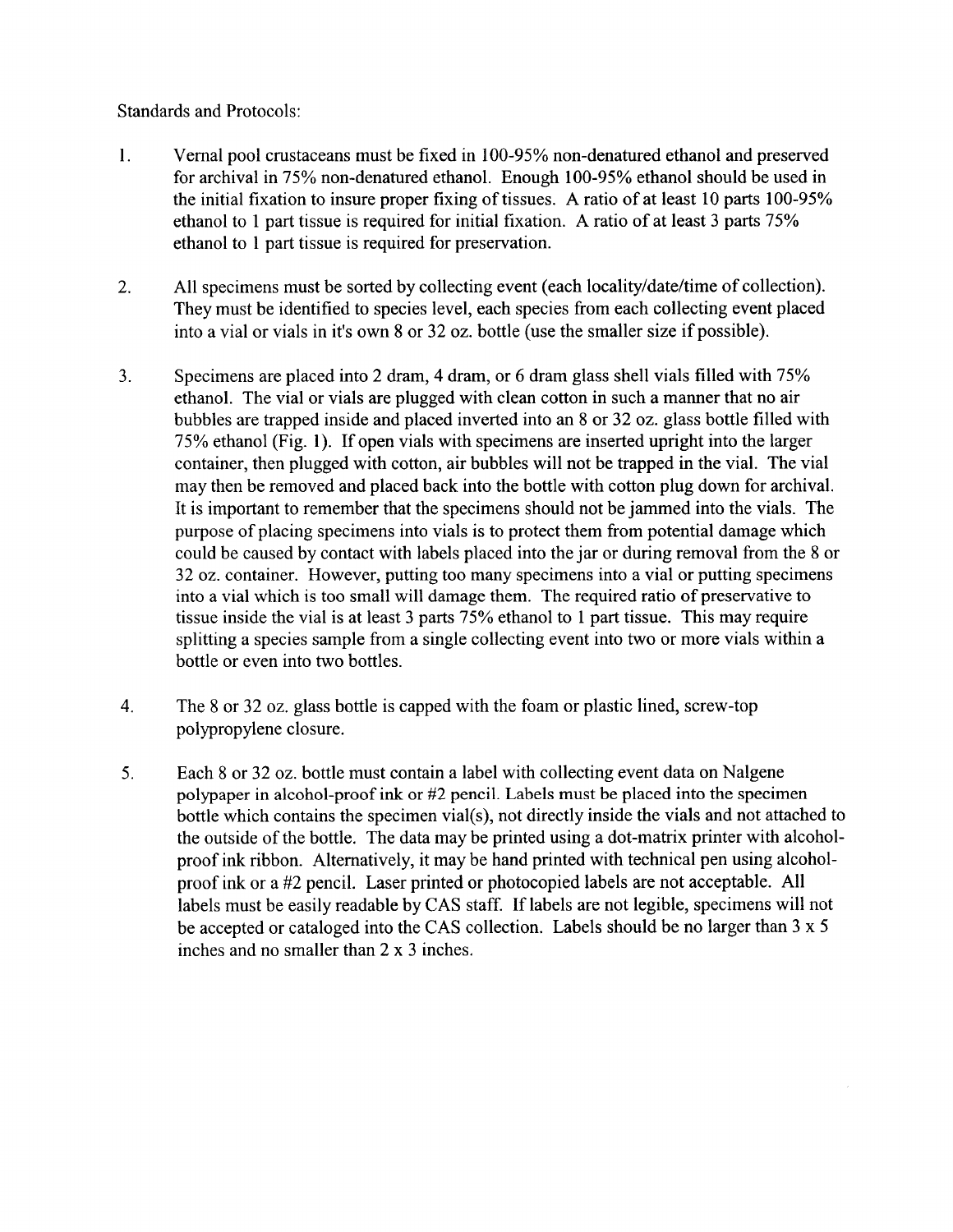Data required for specimen labels:

- Species name
- County, city/town, and other clearly worded description of collection locality so as to enable another scientist to find the collection locality
- Latitude and longitude
- Environmental data regarding habitat (temperature, turbidity, depth and size of pool)
- Full names of collector(s) and identifier
- Dates of collection and identification, dates should clearly indicate day, month and year (e.g. 10 Jan 1995)
- The phrase "Voucher specimen: Vernal Pool Crustacean Survey"

 $\dddot{\phantom{a}}$ ÷ Recorde **ALIFERNAN** Deeth : a.s  $C.0.$ OUCHER

Fig. 1: 8 oz. bottle containing inverted glass vial plugged with cotton. Note label inside jar, but not inside vial.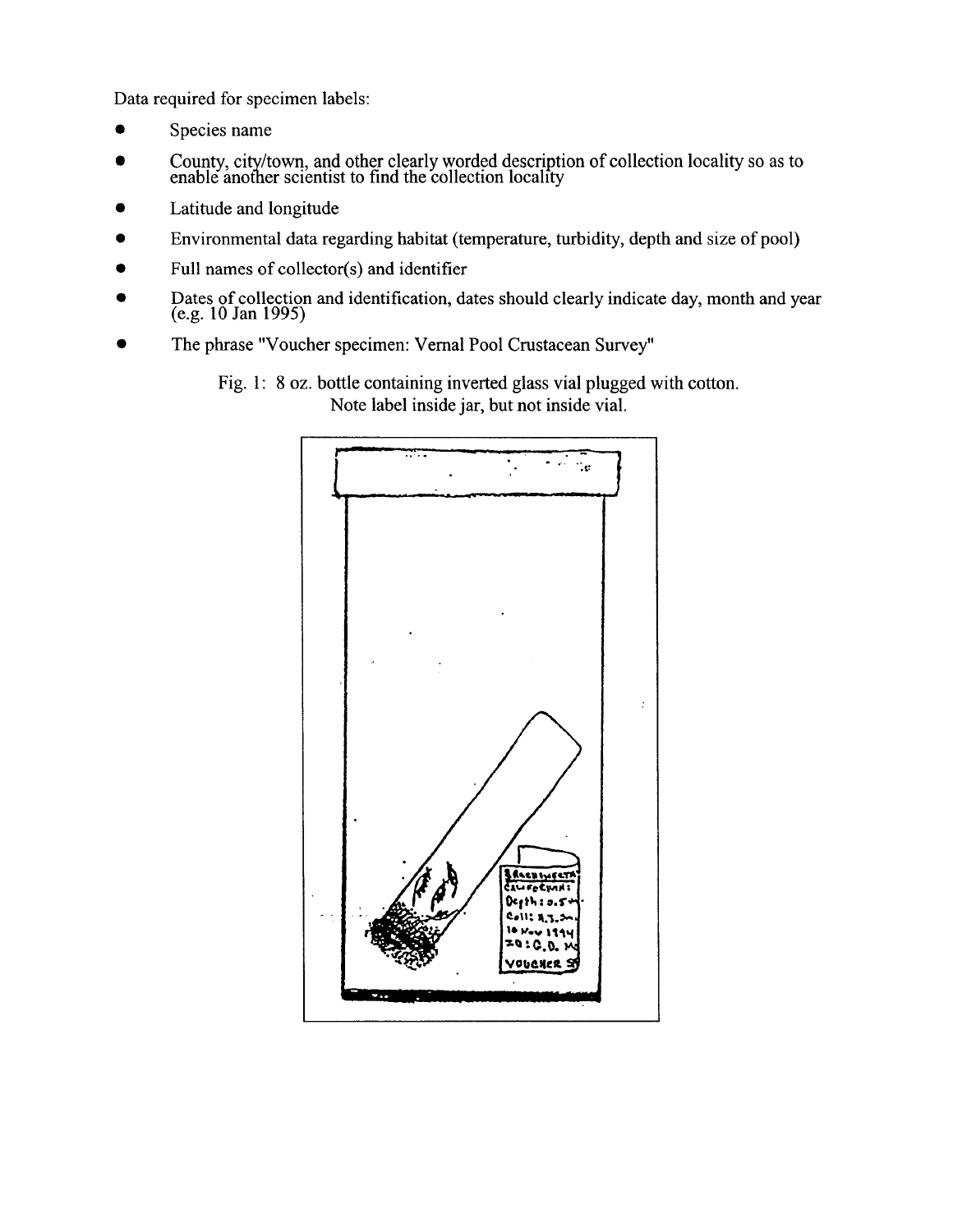## **List of potential (not specifically required) vendors of some required materials.**

| Glass vials:<br>S-930                                                          | <b>Acme Vial and Glass</b><br>1601 Commerce Way<br>Paso Robles, CA 93446<br>(805) 239-2666 |
|--------------------------------------------------------------------------------|--------------------------------------------------------------------------------------------|
| Glass bottles:<br>and polypropylene<br>lids                                    | California Glass<br>155 98th Ave.<br>Oakland, CA 94603<br>$(510) 635 - 7700$               |
| Polypropylene lids:                                                            | <b>Berlin Packaging</b><br>7900 Edgewater Dr.<br>Oakland, CA 94621<br>$(510) 562 - 7201$   |
| Cotton:<br>non-sterile                                                         | California Medical Supplies<br>3315 Broadway<br>Oakland, CA<br>$(510) 885 - 5105$          |
| Nalgene Polypaper:                                                             | <b>VWR Scientific</b><br>$(415)$ 468-7150<br>$(800)$ 932-5000                              |
| Alcohol-proof<br>("non-bleeding")<br>printer ribbons:                          | Automated Office Products Inc.<br>9700-A Martin Luther King Jr. Hwy.<br>Lanham, MD 20708   |
| Non-denatured<br>ethanol<br>$190$ or $200$ proof<br>$(95\% \text{ or } 100\%)$ | <b>Gold Shield Chemical</b><br>3111 Depot Rd.<br>Hayward, CA 94545<br>510-782-2040         |

Materials may be obtained from other sources, but should conform to the specific standards listed above. CASIZG will not act as a supplier of materials.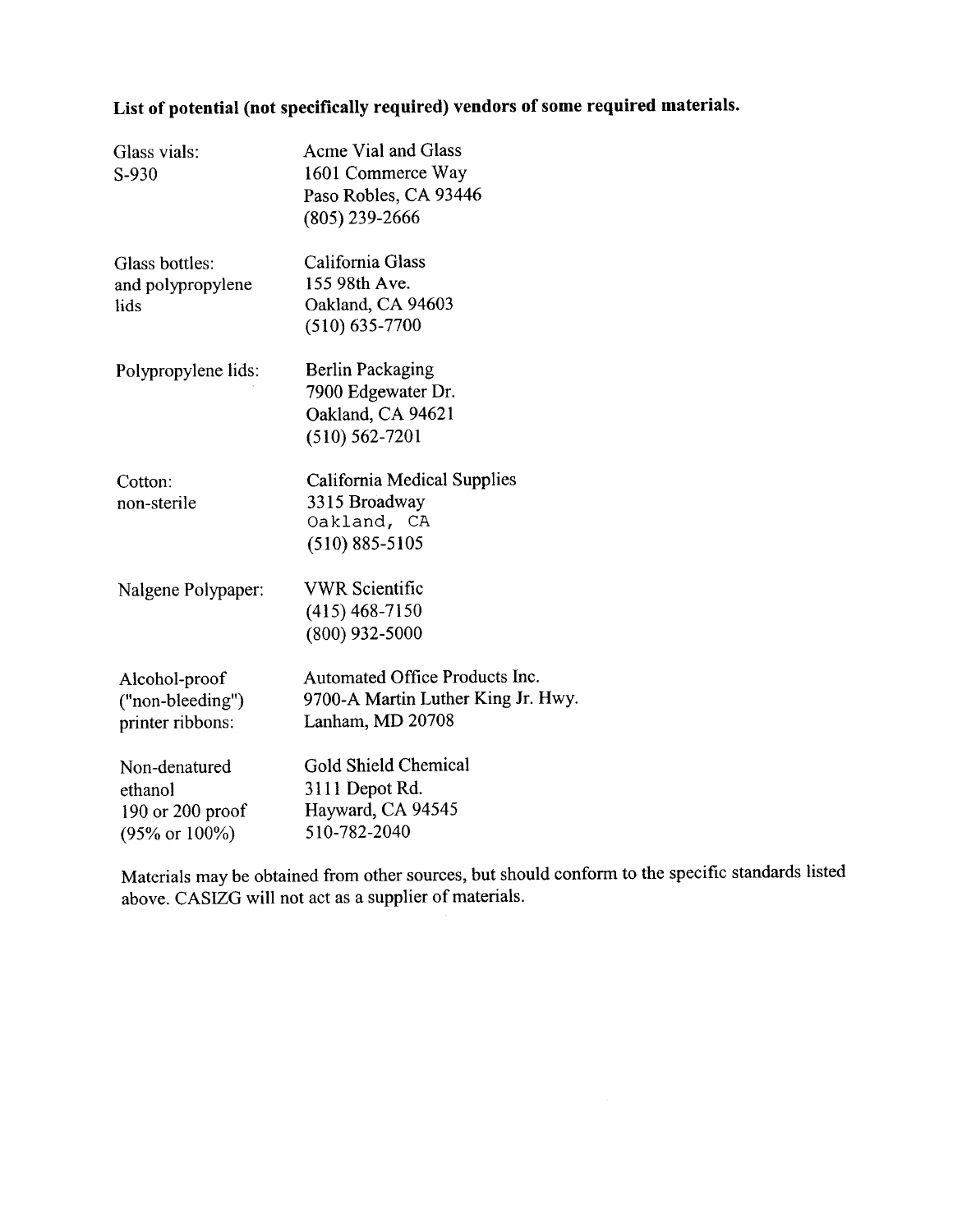Field survey forms and information regarding the California Natural Diversity Database can be accessed on the internet at<http://www.dfg.ca.gov/whdab/cnddb.htm>.

State of California • The Resources Agency Department of Fish and Game • Wildlife & Habitat Data Analysis Branch The California Natural Diversity Database Commonly Asked Questions

What is the California Natural Diversity Database (CNDDB)?

The CNDDB is a program within the Department of Fish and Game's Habitat Conservation Division and wit hin the Wildlife & Habitat Data Analys is Branch. The CNDDB's mission is to track the location and condition of California's many species of rare and sensitive plants, animals, and natural communities (e.g., marshes, riparian systems, desert scrub, etc .). These species and natural communities are collectively referred to as "elements."

The CNDDB includes in its inventory all federally and state listed plants and animals, all species that are candidates for listing, all species of special concern, and those species that are considered "sensitive" by government agencies and the conservation community. Th is is a computerized inventory and information is available for a fee in hard copy and digital forms. The CNDDB is a dynamic system with information continually being added and upgraded. The CNDDB contains over 36,000 locational records for over 3,000 elements.

How is CNDDB information set up or organized?

CNDDB data are organized geographically and taxonomically. Information is retrieved by Unit ed States Geological Survey (USGS) map sheet (e.g., typically 1:24,000, 1:100,000, or 1:250,000 scale), or by taxa. Most CNDDB clients request information for USGS 7.5U minute quads. The approximately 49 square miles covered by a single USGS 7.5U minute quad is the smallest area for which we will perform a data retrieval. Due to the nature of our inventory, it is important that our clients query surrounding quads as well as the quads on which their project site or area of interest is located.

What types of information can I obtain?

OVERLAYS & TEXT We can produce computer generated overlays for the 1:24 ,000 -, 1:100,000-, or 1:250,000-scale base maps. Text reports are included only with the USGS 7.5' scale overlays. An Element Table on the USGS 7.5' (1:24,000) overlay provides the following information for each element occurrence: a map feature number, occurrence number, map index number, element code, accuracy class, element count, the common and scientific names, numbers of components, and legend. Most of our clients request overlays for USGS 1:24,000 and 1:100,000 scale maps (map index numbers only with legend for 1:100,000 scale). Overlays cost \$30 (standard vellum media) per quad which include text reports, except for RAREFIND subscribers (see below).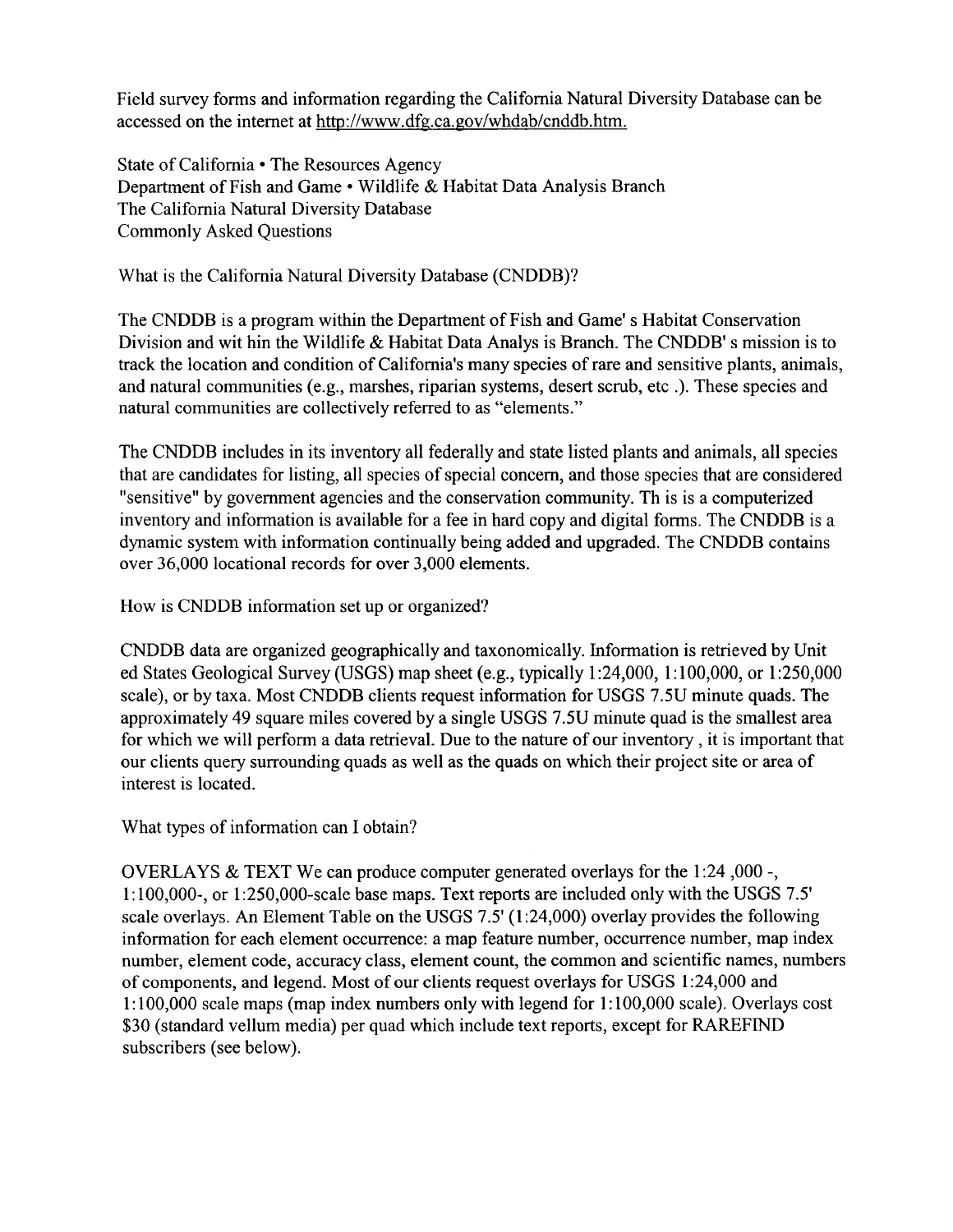RAREFIND 2 - We can also make our data available via a microcomputer database application called RAREFIND 2. You can obtain our entire statewide data set. RAREFIND 2 is available on a yearly subscription basis. The cost for the statewide data set is \$1,250 for government agencies and nonprofit conservation organizations or \$2,500 for commercial clients. A subscription includes an initial set of data with the RAREFIND 2 application followed by an updated data set 6 months later. The GIS digital layer is also available to subscription customers. Renewing customers are given a 10% discount.

RAREFIND 2 subscribers are also afforded a special overlay price of \$20 per quad. RAREFIND 2 is a compiled, stand alone application that requires a 386 or higher series PC, with 560 K free DOS memory and 100 MB free hard disk space. RareFind 2 will run on M S-DOS version 5.0 or higher, Windows 3.1, Windows 95 or NT. No additional software is required.

How do I order information from t he CNDDB?

It is easy to request information from the CNDDB. Call one of our Information Services staff at (916) 324-3812 at to place your order by phone or e-mail u s at [kbates@dfg.ca.gov](mailto:kbates@dfg.ca.gov). It is most helpful to have the name or names of the 7.5' quad maps for which you want information contact us. We will give you a cost estimate before we proceed with your request.

How long does it take t o get information from the CNDDB?

The usual turn around time for data requests is one to two weeks. We ask you to remember that this is a computerized system and it does go down from time to time. Such unforeseen event scan interfere with our normal response time.

How do I pay?

You are invoiced directly from our accounting department after the products have been sent to you. You do not need to pay up front; but invoices are due and payable upon presentation—no terms are available. Delinquent accounts will be denied additional services until the balance has been paid.

NOTE: There is a 50% cancellation charge if you cancel your order after we have already processed your request and generated our products. There is a no-return policy on products already delivered.

Why is there a charge f or this information?

Our enabling legislation requires that we " insure cost -sharing by all who use the CNDDB, and develop a fee structure to recover actual costs" for its use. The Department of Finance has determined that this will include not only direct costs for generating and distributing our data, but will also include some program overhead. We recover about \$225,000 per year in fees, which amount to about 25% of our program costs.